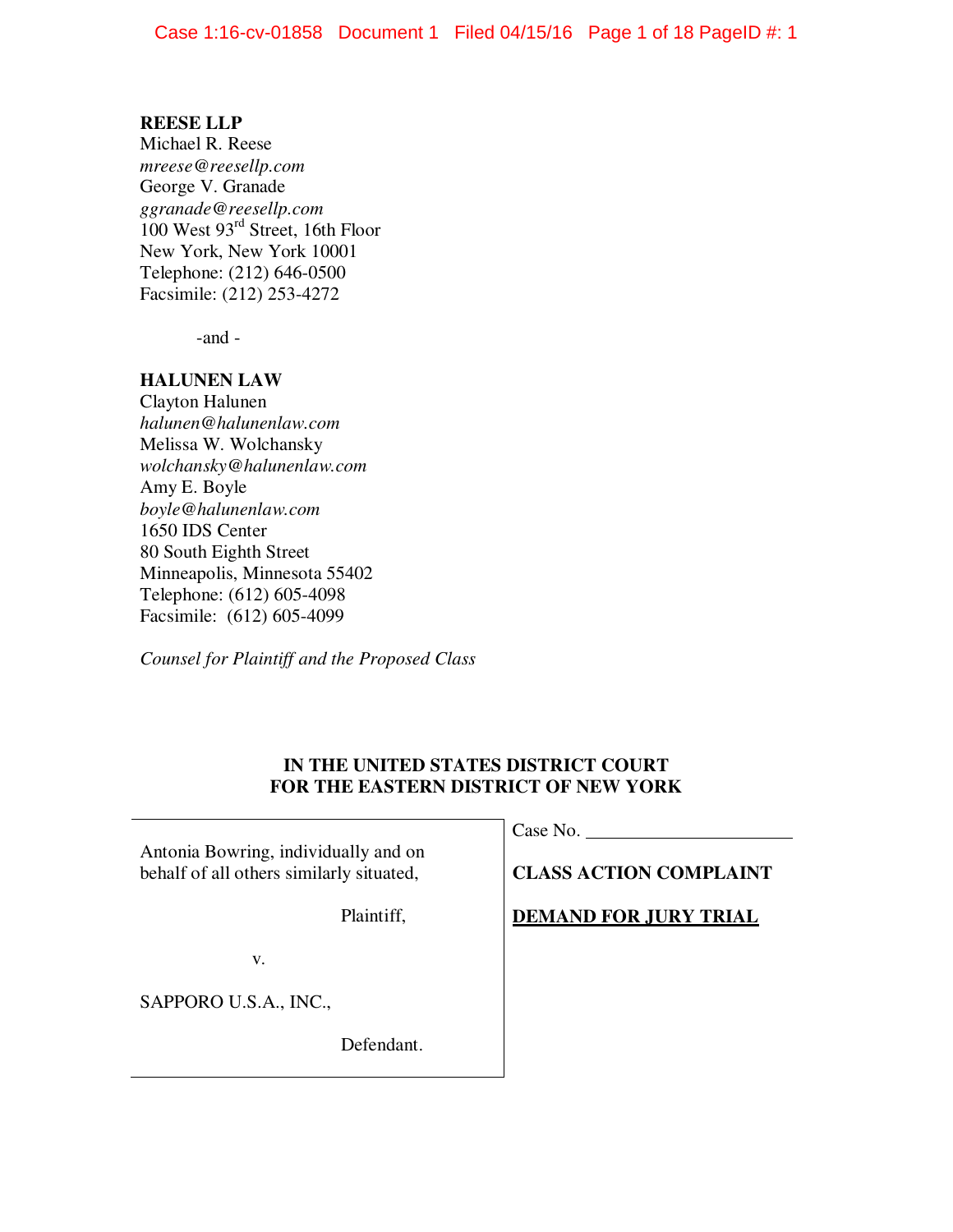#### Case 1:16-cv-01858 Document 1 Filed 04/15/16 Page 2 of 18 PageID #: 2

Plaintiff Antonia Bowring ("Plaintiff"), files this class action complaint on behalf of herself and all others similarly situated against Sapporo U.S.A., Inc. ("Sapporo" or "Defendant"), and states as follows:

# **INTRODUCTION**

1. This is a class action brought on behalf of consumers of Sapporo beer who have been led to believe that Sapporo, a historically Japanese beer, is manufactured in and imported from Japan. Sapporo's marketing and sale of the beer misleads consumers by using the slogan "Japan's Oldest Brand" and marketing the beer as if it were imported from Japan. Sapporo also sells its beer at prices substantially higher than domestic beer, despite the fact that the beer is not from Japan, but rather is brewed in the United States or Canada.

# **JURISDICTION, VENUE AND PARTIES**

2. This Court has jurisdiction over this action pursuant to the Class Action Fairness Act of 2005, 28 U.S.C. § 1332(d)(2) ("CAFA"). The matter in controversy, exclusive of interest and costs, exceeds the sum or value of \$5,000,000, and there is diversity of citizenship between some members of the proposed class and Defendant.

3. Venue is proper in the Eastern District of New York pursuant to 28 U.S.C. § 1391(b)(2) because Defendant caused harm to class members residing in this district.

4. Defendant Sapporo is a New York corporation with its principal place of business at 19 West 44th Street, Suite 1410, New York, New York 10036.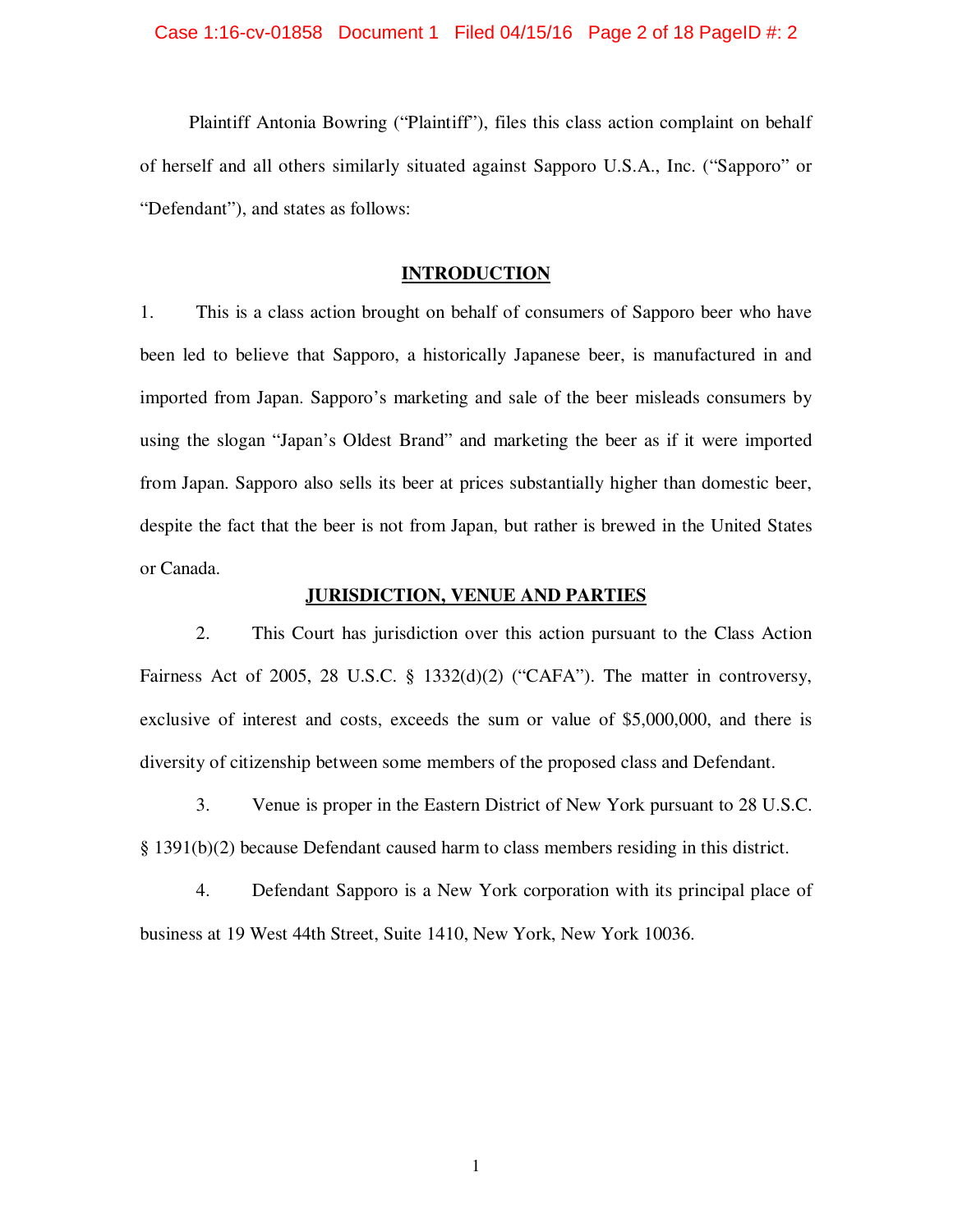# **SUBSTANTIVE ALLEGATIONS The History of Sapporo Beer**

5. In 1869, the Meji government established a development commission on the northern Japanese Island, Kaitakushi.<sup>1</sup> In 1876, brew master, Seibei Nakagawa, was chosen to oversee the construction of a beer factory.<sup>2</sup> In September 1876, the Kaitakushi Brewery was completed.<sup>3</sup> In the following year, Sapporo Lager was created and distributed.<sup>4</sup>

6. In 1886, the Sapporo Brewery Factory, as it was renamed, was sold to a private company, the Okura Trading Company.<sup>5</sup> In December of 1887, a group of entrepreneurs bought the factory from the Okura Trading Company, and established the Sapporo Beer Company.<sup>6</sup>

7. During the turn of the twentieth century, there were several major breweries in Japan.<sup>7</sup> In 1906, the Japan Beer Brewery Company merged Sapporo, Japan, and Osaka breweries to form DaiNippon Beer Company Ltd.<sup>8</sup>

8. In September 1949, the DaiNippon Beer Company Ltd. was divided into two companies, Nippon Breweries, Ltd. and the Asahi Breweries Ltd.<sup>9</sup> Nippon Breweries began its business by introducing a new brand name, Nippon Beer; however, as the

- 3 *Id.*
- 4 *Id.*
- 5 *Id.*
- $\int^6 I d$ .
- 7 *Id.*
- 8 *Id.* 9 *Id.*

 1 http://www.sapporoholdings.jp/english/history/

<sup>2</sup> *Id.*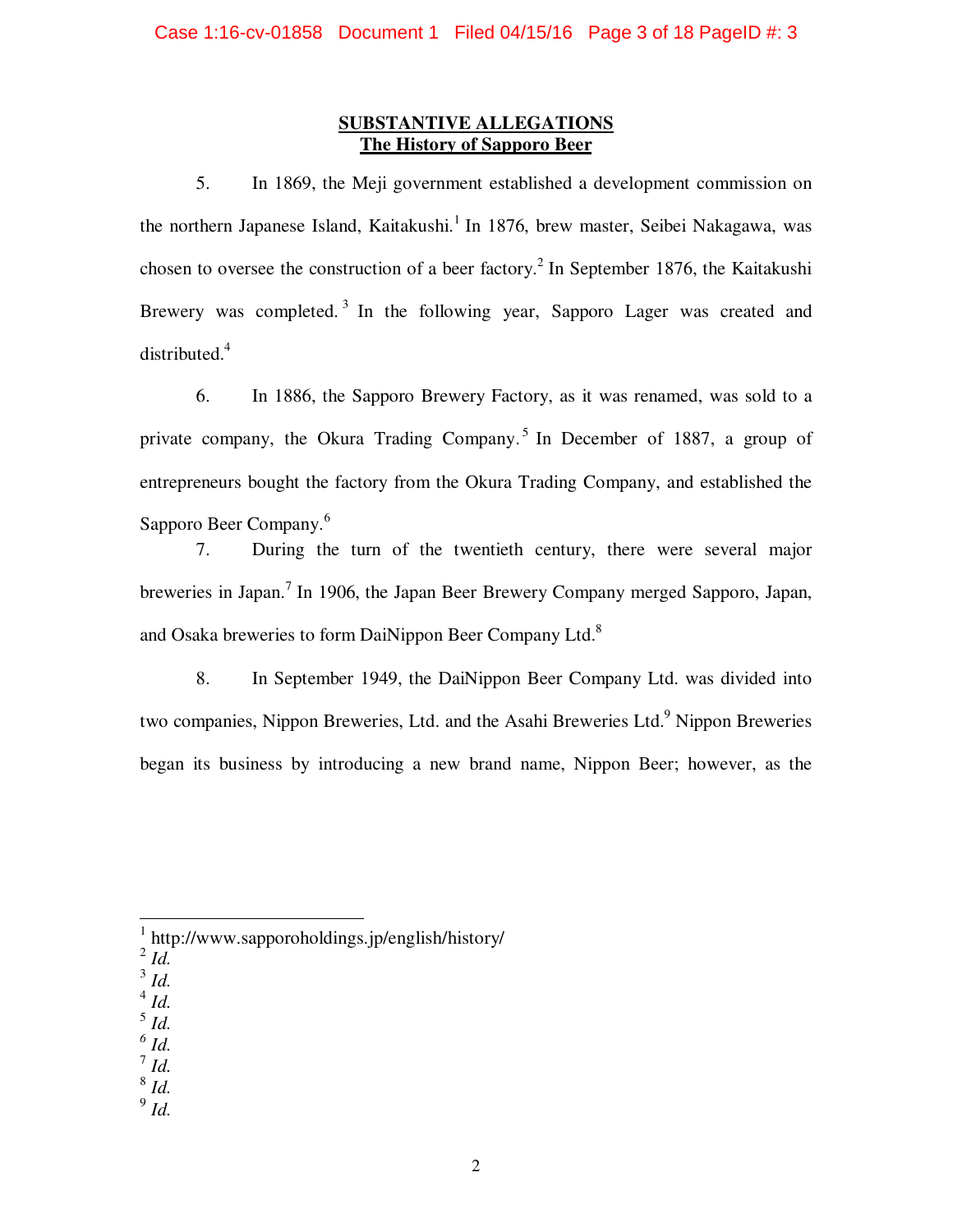#### Case 1:16-cv-01858 Document 1 Filed 04/15/16 Page 4 of 18 PageID #: 4

demand for Sapporo beer continued, the company began distributing the beer again.<sup>10</sup> In January 1964, Nippon Breweries Ltd. changed its name to Sapporo Breweries, Ltd.<sup>11</sup>

26. Although Sapporo beer was first brought to the United States in 1964, it was 1984 when Sapporo U.S.A., Inc. was established. <sup>12</sup> Sapporo quickly became the  $#1$ selling Asian beer in the United States. Currently, there are three varieties of the brand— Sapporo Premium, Sapporo Reserve, and Sapporo Premium Light—sold across the country (collectively, "the Beer"). $^{13}$ 

27. Imported beer is the fastest growing segment of the American beer market, nearly doubling in market share during the  $1990s$ .<sup>14</sup>

28. As stated above, Sapporo currently markets and sells three beers: Sapporo Premium Beer, Sapporo Reserve Beer, and Sapporo Premium Light. Sapporo Premium is sold in 12 and 22 ounce cans, and 12, 16, and 20.3 ounce bottles. Sapporo Reserve is sold in 22 ounce cans, and 12 ounce bottles. Sapporo Premium Light is sold in 12 ounce bottles.

29. Although the company maintains the illusion that it is imported from Japan, all Sapporo Beer sold in the United States is brewed in North America in either La Crosse, Wisconsin or Guelph, Ontario. Despite these origins, Sapporo's marketing and advertising suggests that the Beer is imported from Japan. Sapporo's packaging uses the North Star, which was initially a symbol of pioneers in the area of Sapporo.<sup>15</sup> More importantly, Sapporo uses the word "imported" on its label, misleading consumers to

 $\overline{a}$ 

<sup>10</sup> *Id.*

 $\prod_{i=1}^{n}$ 

<sup>12</sup> http://sapporobeer.com/about-us.html

<sup>13</sup> *Id.* 

 $14 \text{ http://www.theatlantic.com/business/archive/2014/04/the-state-of-american-}$ beer/360583/ (last visited April 12, 2016).

<sup>15</sup> http://sapporobeer.com/about-us.html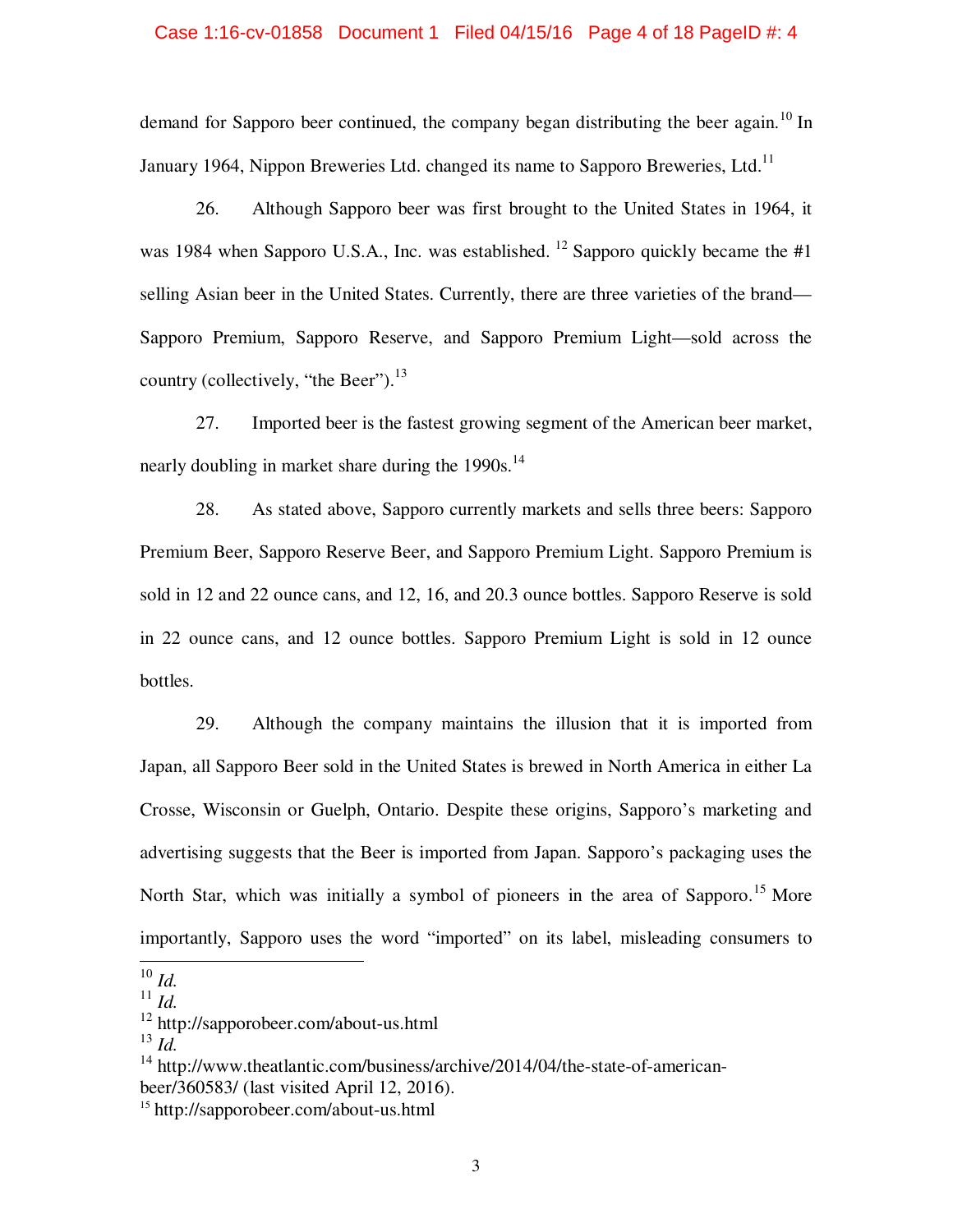# Case 1:16-cv-01858 Document 1 Filed 04/15/16 Page 5 of 18 PageID #: 5

believe that the product is made in and imported from Japan. The image of the product is depicted below:



30. These images were present on the packaging of Sapporo's Beer purchased by the Plaintiff and the Class. (*See* Exhibit A.)

31. Most breweries proudly display the location where their products are brewed. Here, Defendant is misleading its customers to believe that Sapporo Beer is imported from Japan, not brewed North America.

32. Defendant's misleading packaging and labeling is exacerbated by an overall marketing campaign, online and in advertisements that misleads the consuming public to believe that the product is imported from Japan. For example, on its website, Defendant brags "Sapporo is the original Japanese beer."<sup>16</sup>

 $\overline{a}$ <sup>16</sup> http://sapporobeer.com/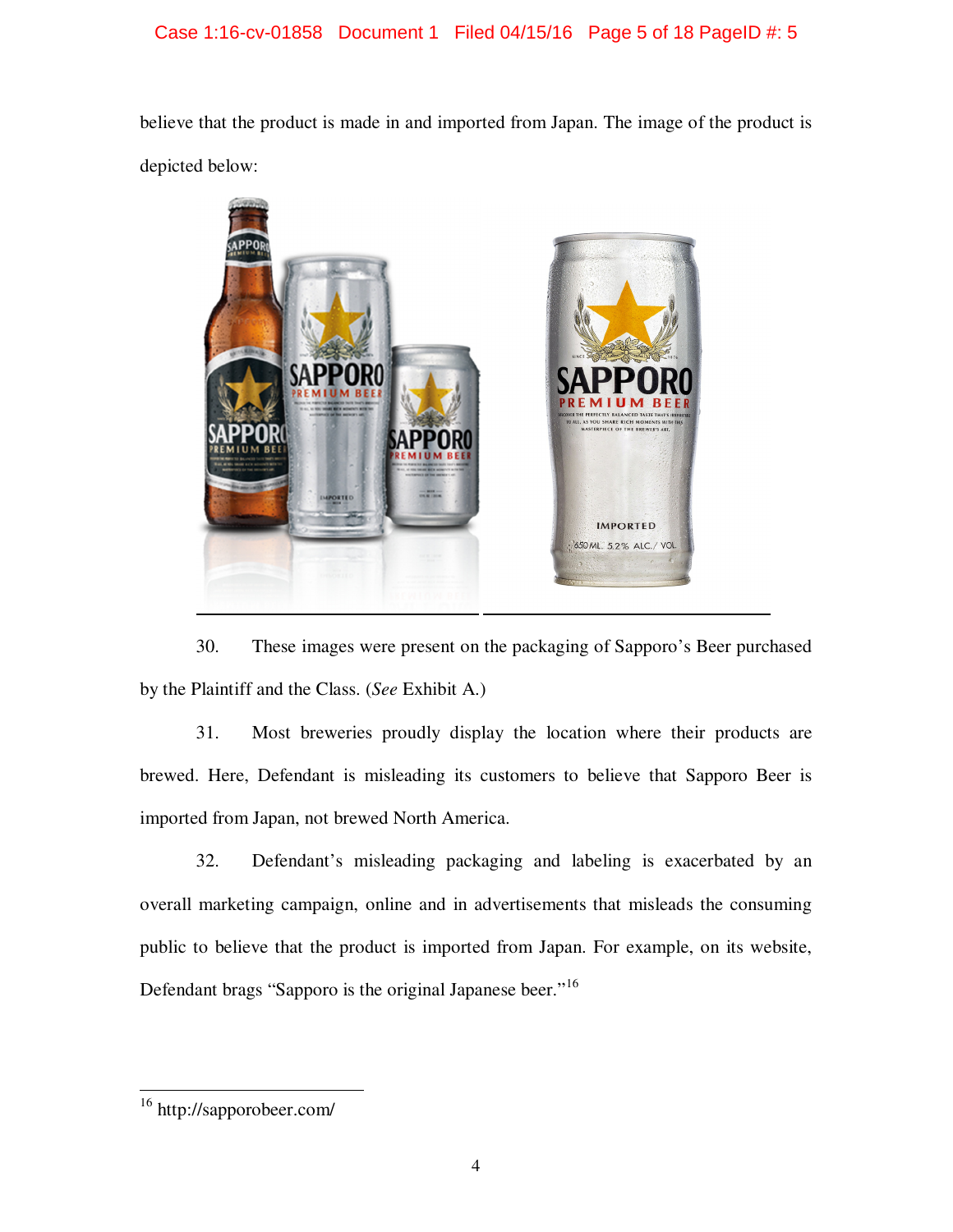#### Case 1:16-cv-01858 Document 1 Filed 04/15/16 Page 6 of 18 PageID #: 6

33. In addition to misleading consumers in regards to the product's origin on its website, Defendant continues to mislead consumers with their slogan, "Sapporo – the Original Japanese Beer," which is used Defendant's product advertisements and commercials. In television commercials, Sapporo alludes to the Beer being imported with images of a Japanese landscape being traveled into American landscape, finishing with the Beer's slogan as "The Original Japanese Beer."<sup>17</sup>

34. Defendant's misrepresentations cause confusion among consumers, who believe they are purchasing beer imported from Japan that has been brewed with Japanese ingredients, when, in fact, there are purchasing beer brewed in North America.

35. Defendants know that consumers are willing to pay more for imported beers that use non-domestic ingredients due to their perception that they are of better quality, and believe they are paying costs associated with importing the beer to the United States.

36. As a result of these unfair and deceptive practices, Defendant has likely collected millions of dollars from the sale of Sapporo Beer that it would not have otherwise earned. Plaintiff and Class members paid money for Beer that is not what it purports to be or what they bargained for. They paid a premium for Sapporo Beer when they could have instead bought other, less expensive, domestic beer.

#### **Plaintiff's Experiences**

37. At all relevant times, Plaintiff resided in, and continues to reside in, New York, New York. During the relevant time period, Plaintiff purchased Sapporo Beer in reliance on the representations contained on the packaging that the Beer was imported from Japan. Plaintiff has since learned that Sapporo Beer is not imported from Japan, but

 $\overline{a}$ 

 $17$  https://vimeo.com/48828923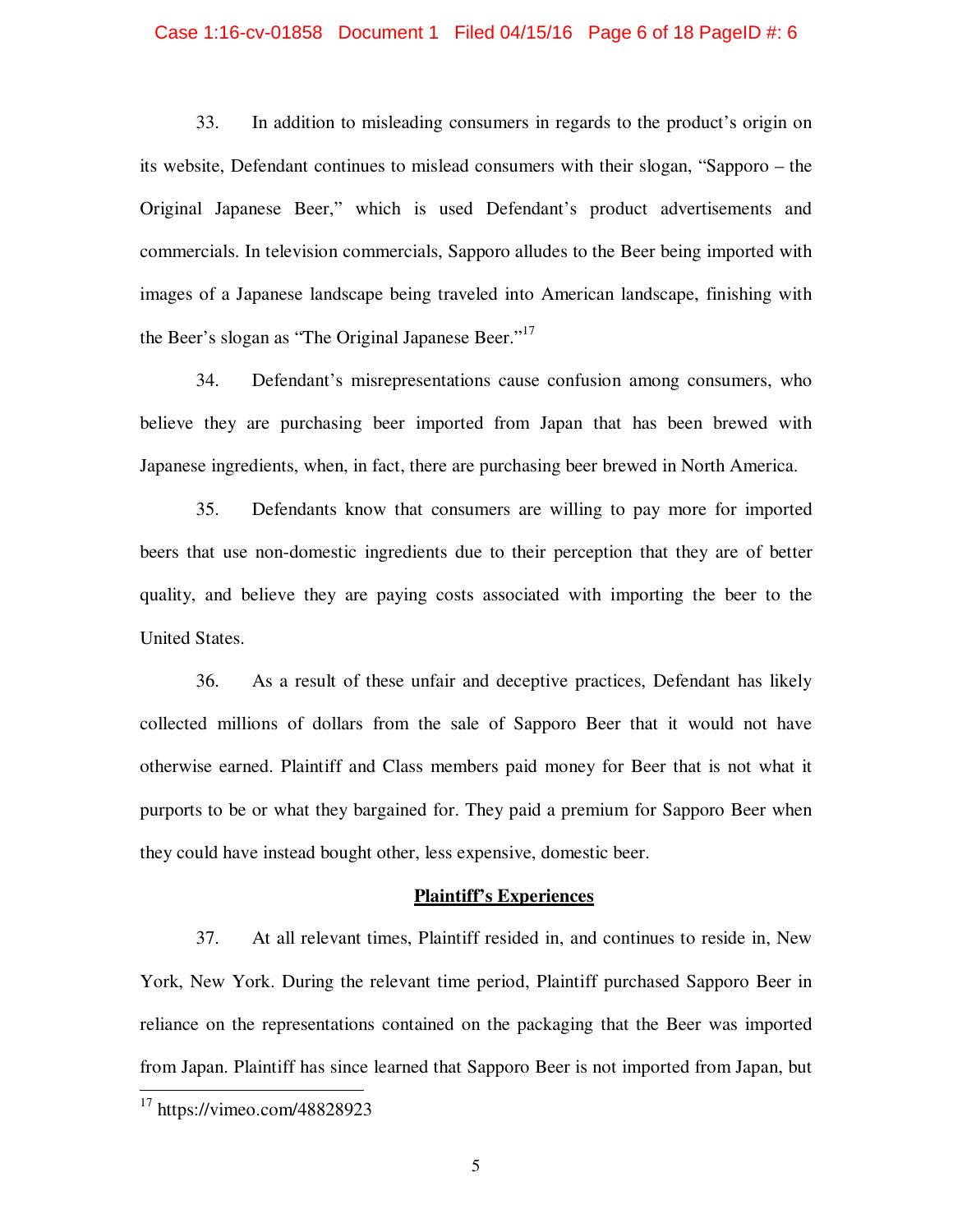### Case 1:16-cv-01858 Document 1 Filed 04/15/16 Page 7 of 18 PageID #: 7

rather made in North America. Plaintiff would not have purchased Sapporo Beer had Plaintiff known that the Defendant's representations were false. Because of Defendant's misrepresentations and deceptive conduct, Plaintiff purchased Beer that had less value than what Plaintiff paid, and Plaintiff has accordingly suffered legally cognizable damages proximately caused by Defendant's misconduct. After learning the truth about Defendant's mislabeling of Sapporo Beer, Plaintiff decided to stop purchasing it. If the Products were accurately labeled, Plaintiff would continue purchasing them.

# **CLASS ALLEGATIONS**

38. Plaintiff brings this action as a class action pursuant to Federal Rule of

Civil Procedure 23. Plaintiff seeks to represent the following classes:

- A. The "New York Class," which consists of: All consumers within the State of New York who purchased Sapporo Beer during the applicable liability period for their personal use, rather than for resale or distribution. Excluded from the New York Class are Defendant's current or former officers, directors, and employees; counsel for Plaintiff and Defendant; and the judicial officer to whom this lawsuit is assigned.
- B. The "Multi-State Class," which consists of: All consumers in Alaska, Arizona, Arkansas, California, Colorado, Connecticut, Delaware, the District of Columbia, Georgia, Hawaii, Idaho, Illinois, Indiana, Kansas, Kentucky, Maine, Massachusetts, Minnesota, Mississippi, Missouri, Montana, Nebraska, Nevada, New Hampshire, New Mexico, New York, North Carolina, North Dakota, Ohio, Oklahoma, Oregon, Pennsylvania, Rhode Island, South Carolina, South Dakota, Tennessee, Texas, Utah, Vermont, Virginia, Washington, West Virginia, or Wyoming who purchased Sapporo Beer during the applicable liability period for their personal use, rather than for resale or distribution. Excluded from the Multi-State Class are Defendant's current or former officers, directors, and employees; counsel for Plaintiff and Defendant; and the judicial officer to whom this lawsuit is assigned.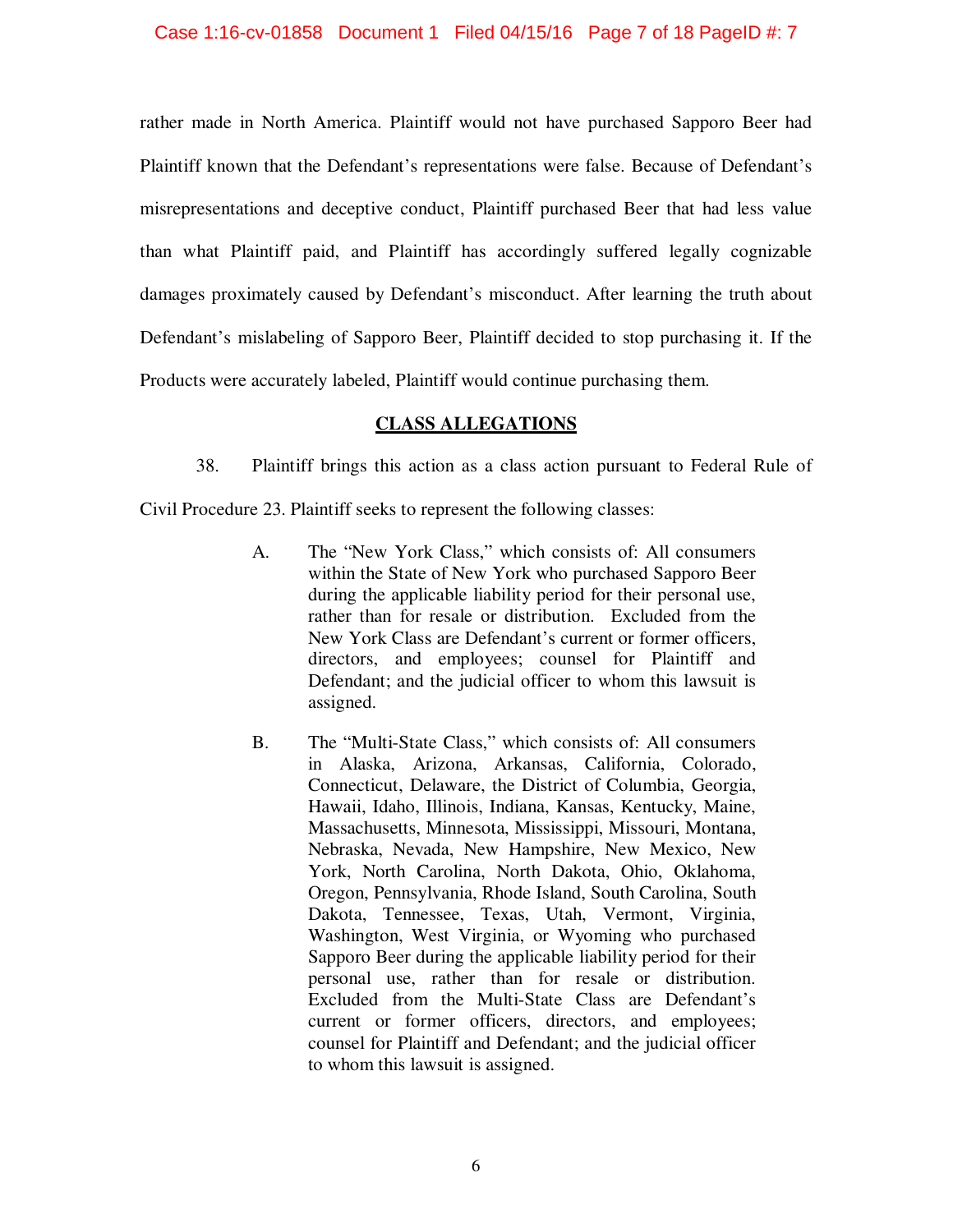C. The "Nationwide Class," which consists of: All consumers in the United States and its territories who purchased Sapporo Beer during the applicable liability period for their personal use, rather than for resale or distribution. Excluded from the Nationwide Class are Defendant's current or former officers, directors, and employees; counsel for Plaintiff and Defendant; and the judicial officer to whom this lawsuit is assigned.

(collectively referred to as the "Class").

39. The requirements of Federal Rule of Civil Procedure 23 are satisfied because:

> A. Numerosity: The members of each class are so numerous that joinder of all members is impracticable. While the exact number of Class members is presently unknown to Plaintiff, based on Defendant's volume of sales, Plaintiff estimates that each class numbers in the thousands.

> B. Commonality: There are questions of law and fact that are common to the Class members and that predominate over individual questions. These include the following:

- i. Whether Defendant misrepresented to the Class members that Sapporo Beer is imported from Japan;
- ii. Whether Defendant's misrepresentations and omissions were material to reasonable consumers;
- iii. Whether Defendant's labeling, marketing, and sale of Sapporo Beer constitutes an unfair, unlawful, or fraudulent business practice;
- iv. Whether Defendant's labeling, marketing, and sale of Sapporo Beer constitutes false advertising;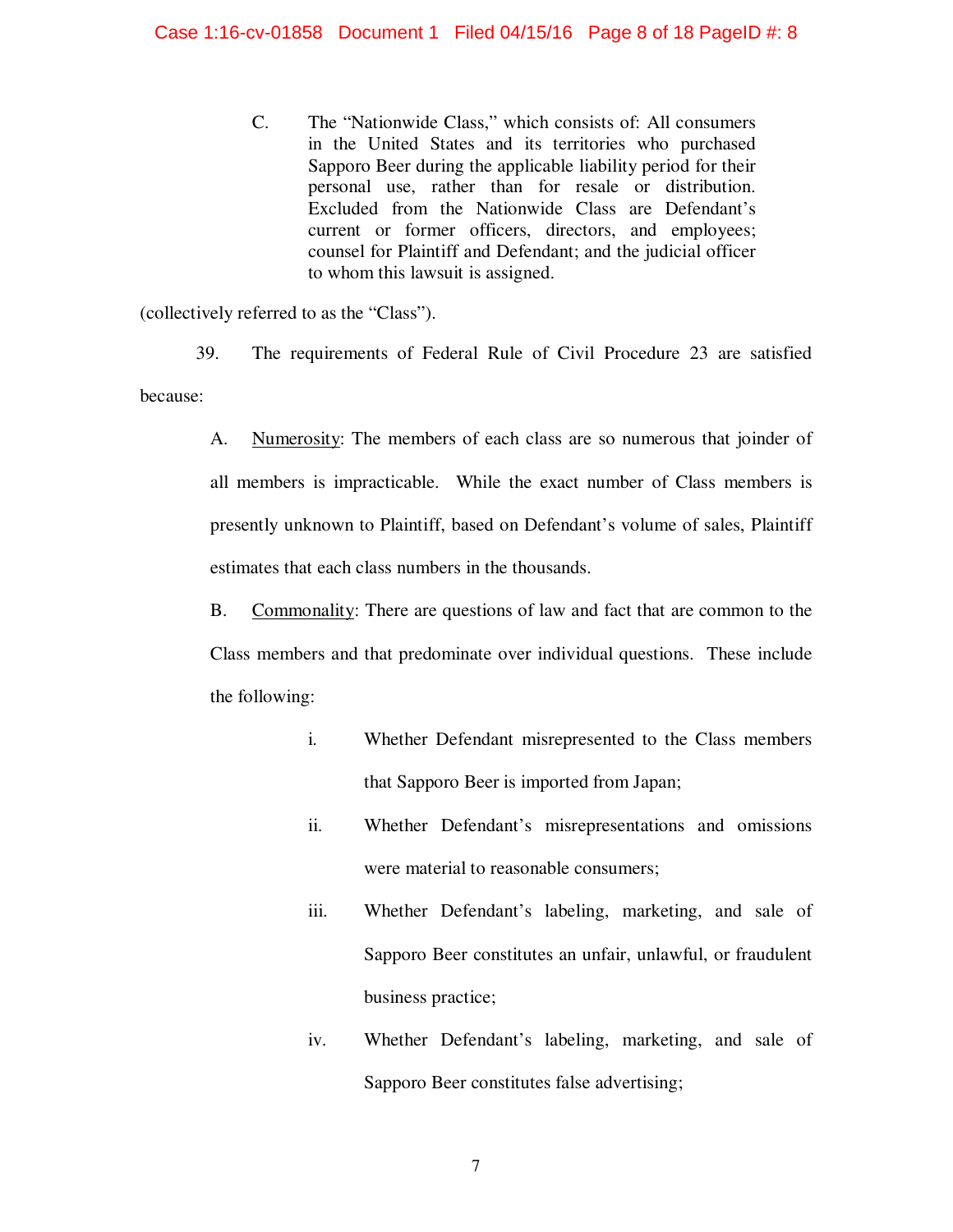- v. Whether Defendant's conduct injured consumers and, if so, the extent of the injury; and
- vi. The appropriate remedies for Defendant's conduct.

C. Typicality: Plaintiff's claims are typical of the claims of the Class members because Plaintiff suffered the same injury as the Class members by nature of their purchases of Sapporo Beer based on Defendant's misrepresentations that Sapporo Beer is imported from Japan.

D. Adequacy: Plaintiff will fairly and adequately represent and protect the interests of the members of each class. Plaintiff does not have any interests that are adverse to those of the Class members. Plaintiff has retained competent counsel experienced in class action litigation and intends to prosecute this action vigorously and have the financial means of doing so.

E. Superiority: A class action is superior to other available methods for the efficient adjudication of this controversy. Class action treatment will permit a large number of similarly-situated persons to prosecute their common claims in a single forum simultaneously, efficiently, and without the unnecessary duplication of effort and expense that numerous individual actions would engender. Since the damages suffered by individual Class members are relatively small, the expense and burden of individual litigation make it virtually impossible for the Class members to seek redress for the wrongful conduct alleged, while an important public interest will be served by addressing the matter as a class action.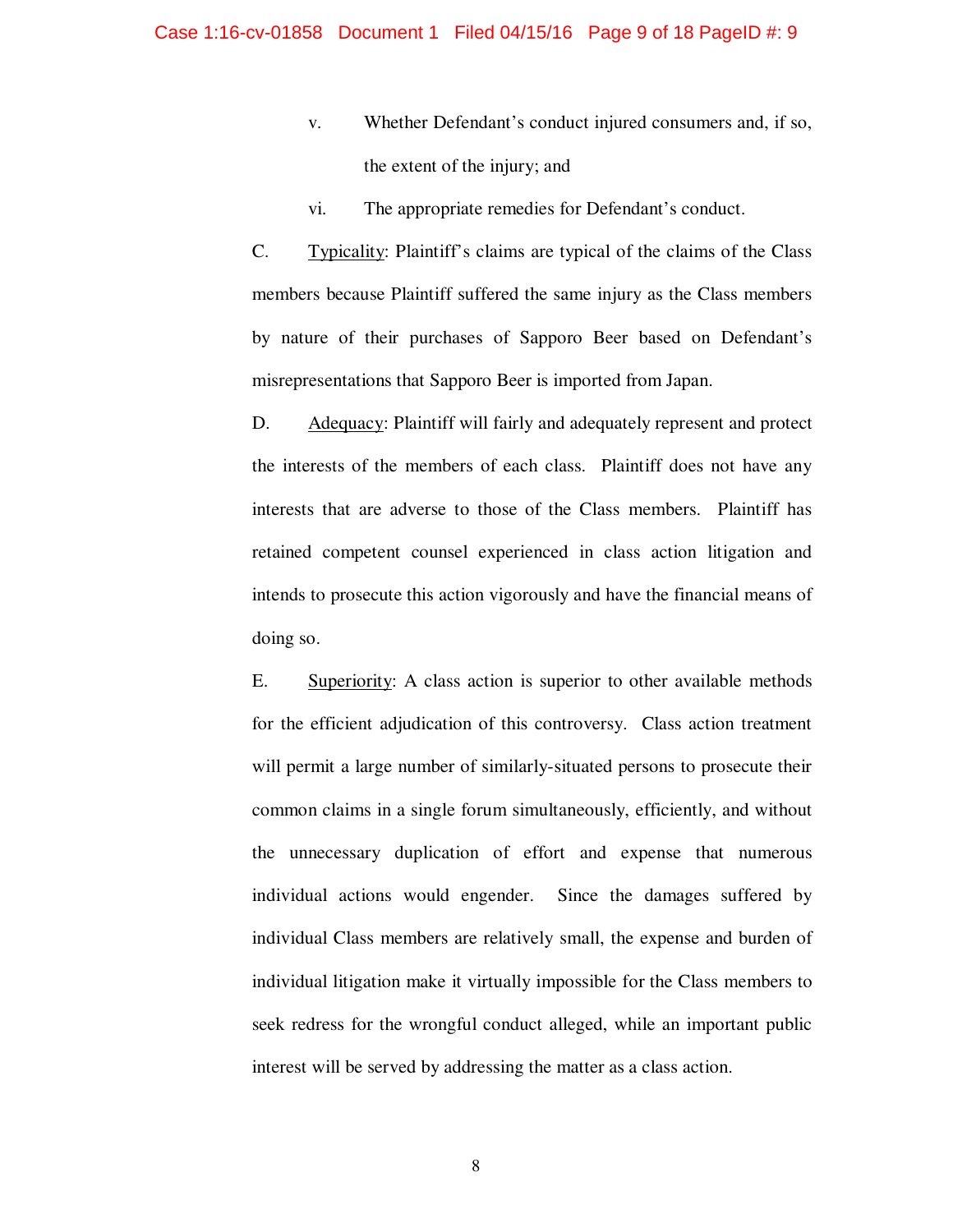#### Case 1:16-cv-01858 Document 1 Filed 04/15/16 Page 10 of 18 PageID #: 10

40. The prerequisites for maintaining a class action for injunctive or equitable relief pursuant to Federal Rule of Civil Procedure 23 (b)(2) are met because Defendant has acted or refused to act on grounds generally applicable to each Class member, thereby making appropriate final injunctive or equitable relief with respect to each class as a whole.

41. Plaintiff knows of no difficulty that will be encountered in the management of this litigation that would preclude its maintenance as a class action.

# **FIRST CAUSE OF ACTION (Violations of New York General Business Law § 349 – on Behalf of the New York Class and Nationwide Class)**

42. Plaintiff incorporates by reference the allegations set forth above.

43. Plaintiff brings this claim on behalf of herself, on behalf of the New York Class, and on behalf of the Nationwide Class pursuant to New York General Business Law § 349 ("GBL 349").

44. GBL 349 prohibits "deceptive acts or practices in the conduct of any business, trade or commerce or in the furnishing of any service in [New York]."

45. As fully alleged above, by advertising, marketing, distributing, and selling Sapporo Beer with claims that it was of Japanese origin and using the other representations identified in detail above, to Plaintiff, the New York Class members, and the Nationwide Class members, Defendant engaged in, and continues to engage in, deceptive acts and practices because Sapporo Beer, in fact, is not of Japanese origin.

46. Plaintiff, the New York Class members, and the Nationwide Class members seek to enjoin such unlawful, deceptive acts, and practices described above. Each of the New York Class members and Nationwide Class members will be irreparably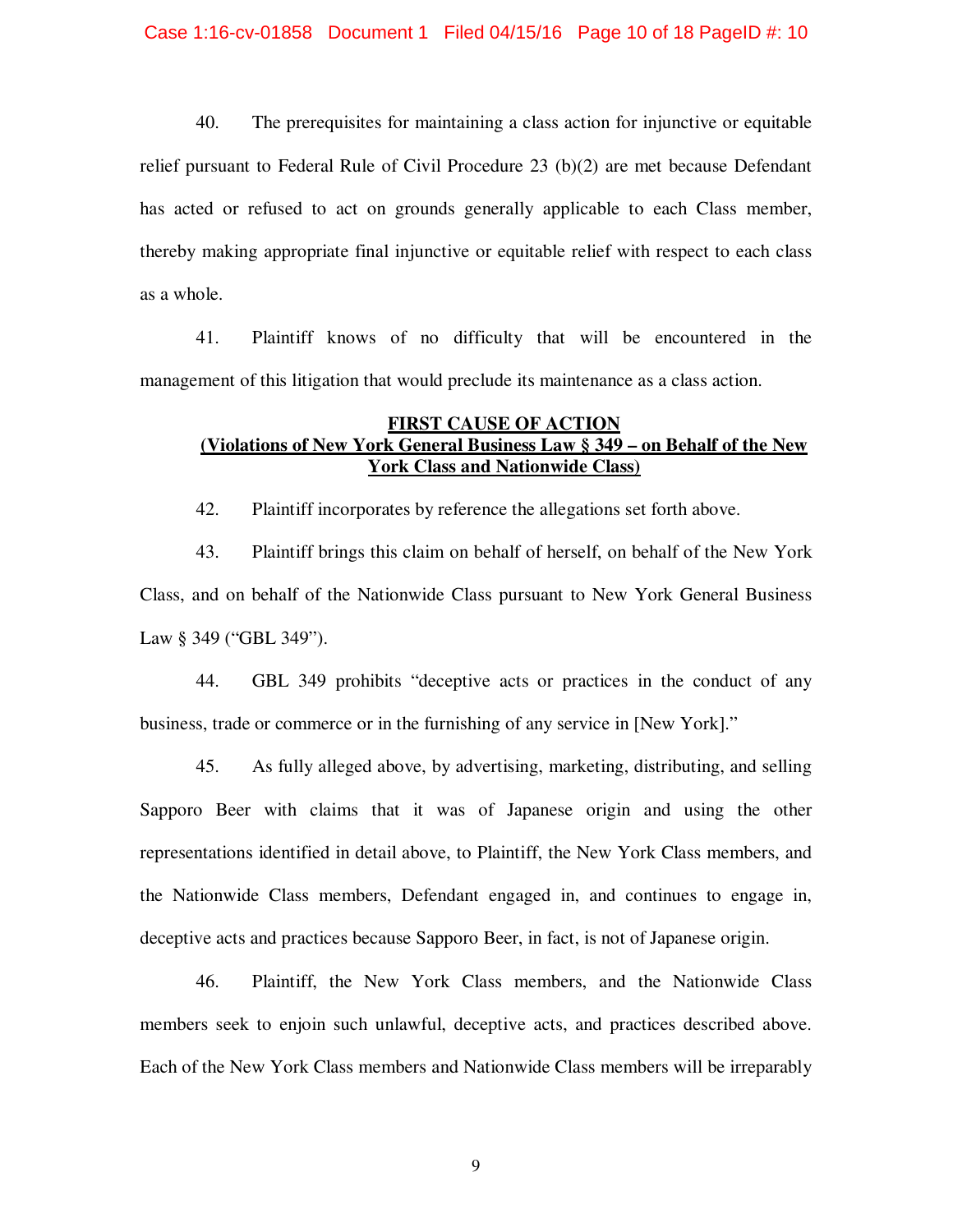#### Case 1:16-cv-01858 Document 1 Filed 04/15/16 Page 11 of 18 PageID #: 11

harmed unless the Court enjoins Defendant's unlawful, deceptive actions in that Defendant will continue to falsely and misleadingly advertise Sapporo's Beer as being of Japanese origin.

47. Plaintiff, the New York Class members, and the Nationwide Class members believed Defendant's representations that the beer they purchased was from Japan. Plaintiff, the New York Class members, and the Nationwide Class members would not have purchased Sapporo Beer had they known it was not actually from Japan.

48. Plaintiff, the New York Class members, and the Nationwide Class members were injured in fact and lost money as a result of Defendant's conduct of improperly marketing Sapporo Beer as Japanese in origin. Plaintiff, the New York Class members, and the Nationwide Class members paid for imported beer, but did not receive such beer.

49. The beer Plaintiff, the New York Class members, and the Nationwide Class members received was worth less than the beer for which they paid. Plaintiff, the New York Class members, and the Nationwide Class members paid a premium price on account of Defendant's misrepresentations that Sapporo Beer is of Japanese origin.

50. By reason of the foregoing, Defendant's conduct, as alleged herein, constitutes deceptive acts and practices in violation of GBL 349, and Defendant is liable to Plaintiff, the New York Class members, and the Nationwide Class members for the actual damages that they have suffered as a result of Defendant's actions. The amount of such damages is to be determined at trial, but will not be less than \$50.00. N.Y. Gen. Bus. Law § 349(h).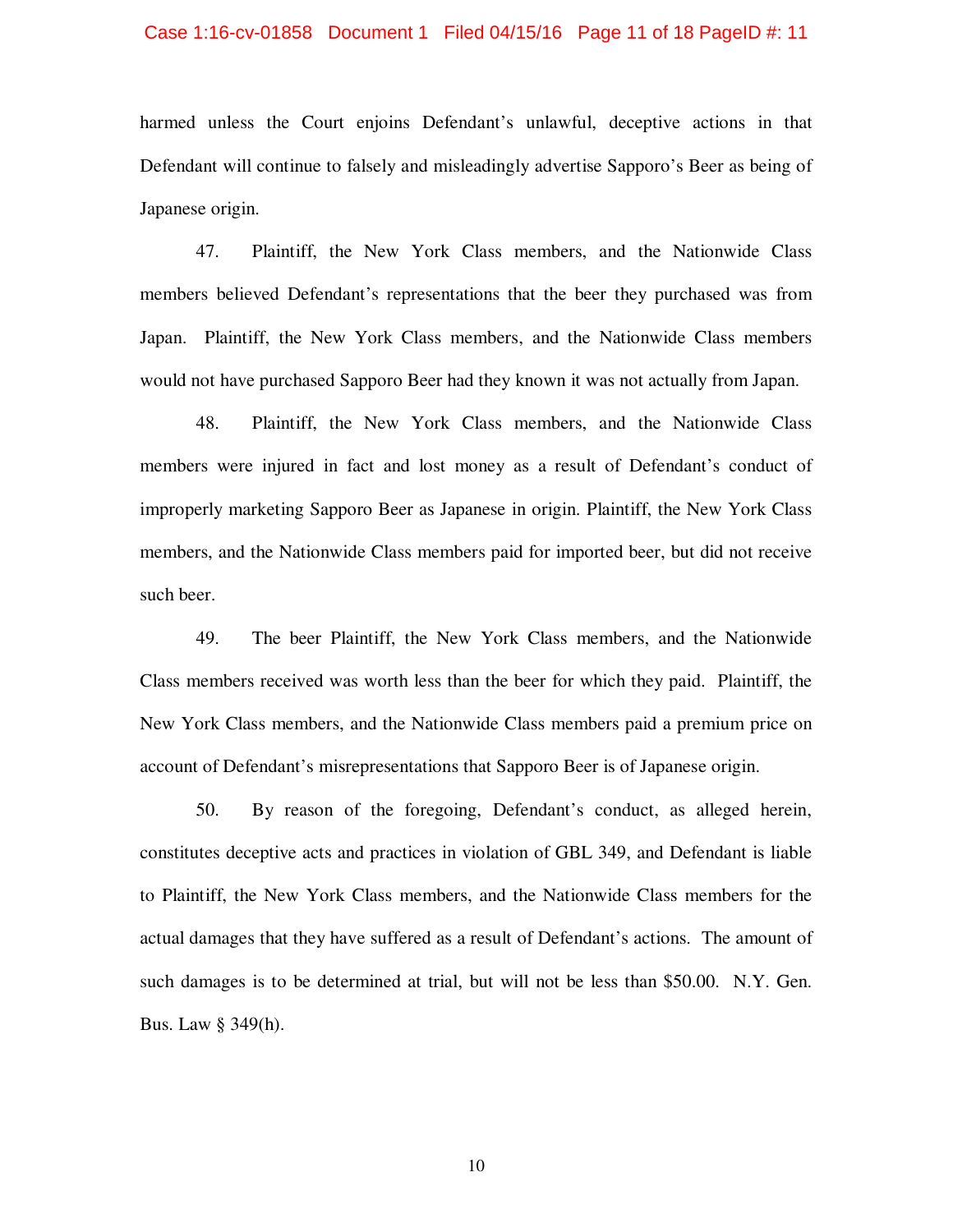51. Plaintiff, the New York Class members, and the Nationwide Class members seek declaratory relief, restitution for monies wrongfully obtained, disgorgement of ill-gotten revenues and/or profits, injunctive relief prohibiting Defendant from continuing to disseminate its false and misleading statements, and other relief allowable under GBL 349.

52. THEREFORE, Plaintiff prays for relief as set forth below.

# **SECOND CAUSE OF ACTION (Violations of New York General Business Law § 350 – on Behalf of the New York Class and Nationwide Class)**

53. Plaintiff incorporates by reference the allegations set forth above.

54. Plaintiff brings this claim on behalf of herself, on behalf of the New York Class, and on behalf on the Nationwide Class, pursuant to the New York General Business Law § 350 ("GBL 350").

55. GBL 350 makes "[f]alse advertising in the conduct of any business, trade or commerce or in the furnishing of any service" in New York unlawful.

56. Under GBL 350, the term "false advertising" means, in relevant part, "advertising, including labeling, of a commodity . . . if such advertising is misleading in a material respect." N.Y. Gen. Bus. Law § 350-a(1).

57. As fully alleged above, by advertising, marketing, distributing, and/or selling Sapporo's Beer with claims that it is of Japanese origin, and using the other representations identified above, to Plaintiff, the New York Class members, and the Nationwide Class members, Defendant violated GBL 350 by engaging in, and it continues to violate GBL 350 by continuing to engage in, false advertising concerning the composition of Sapporo's Beer, which is, in fact, not from Japan, as alleged above.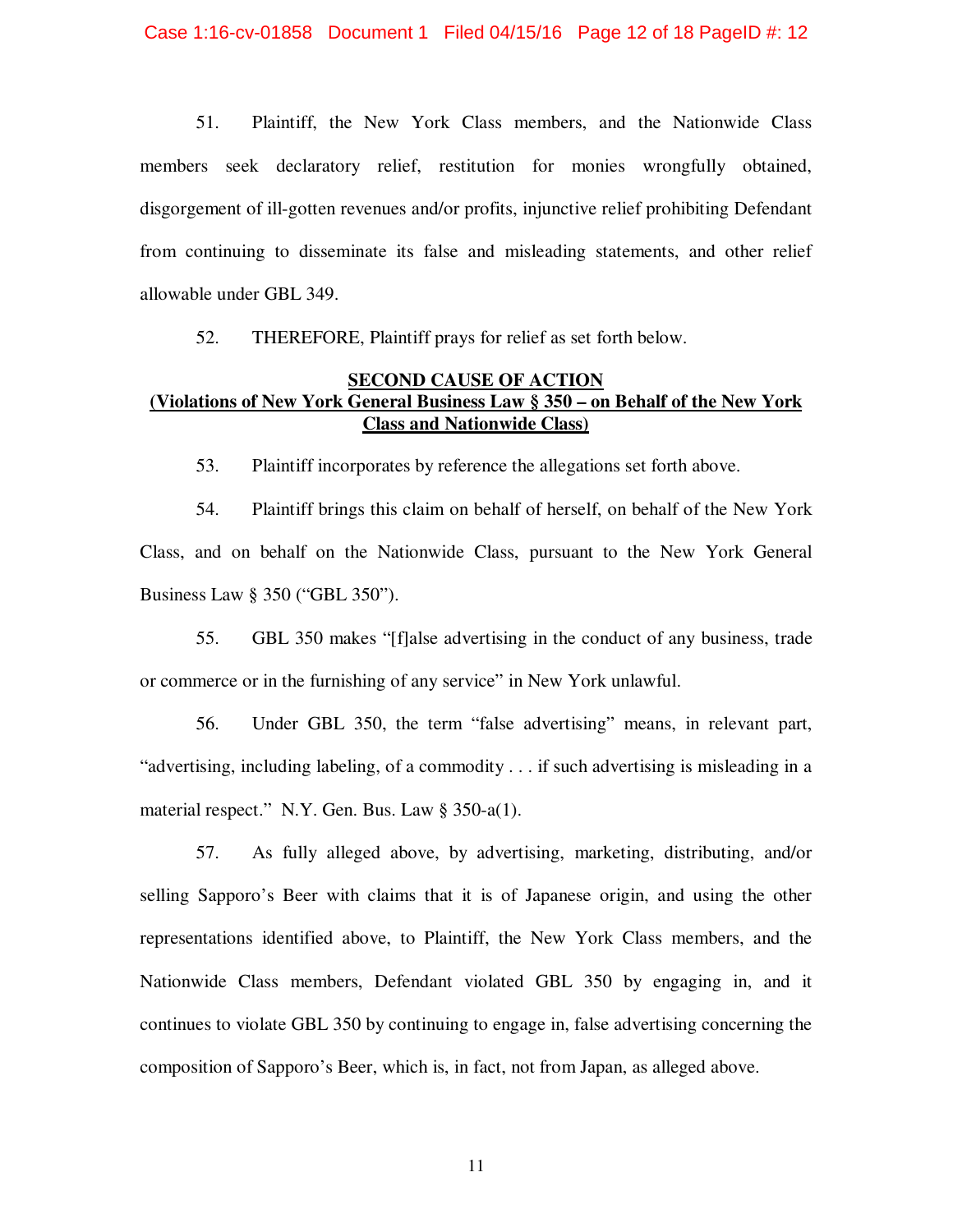#### Case 1:16-cv-01858 Document 1 Filed 04/15/16 Page 13 of 18 PageID #: 13

58. Plaintiff, the New York Class members, and the Nationwide Class members seek to enjoin such unlawful acts and practices as described above. Each of the New York Class members and Nationwide Class members will be irreparably harmed unless the Court enjoins Defendant's unlawful actions, in that Plaintiff, the New York Class members, and the Nationwide Class members will continue to be unable to rely on Defendant's representations that Sapporo's Beer is from Japan.

59. Plaintiff, the New York Class members, and the Nationwide Class members believed Defendant's representations that the Sapporo's Beer is of Japanese origin. Plaintiff, the New York Class members, and the Nationwide Class members would not have purchased Sapporo's Beer had they known the beer is not, in fact, from Japan, as alleged in detail above.

60. Plaintiff, the New York Class members, and the Nationwide Class members were injured in fact and lost money as a result of Defendant's conduct of improperly marketing Sapporo's Beer as being from Japan. Plaintiff, the New York Class members, and the Nationwide Class members paid for beer that was of Japanese origin, but did not receive such beer.

61. The products Plaintiff, the New York Class members, and the Nationwide Class members received were worth less than the Products for which they paid. Plaintiff, the New York Class members, and the Nationwide Class members paid a premium price on account of Defendant's misrepresentations that Sapporo's Beer is of Japanese origin.

62. Plaintiff, the New York Class members, and the Nationwide Class members seek declaratory relief, restitution for monies wrongfully obtained,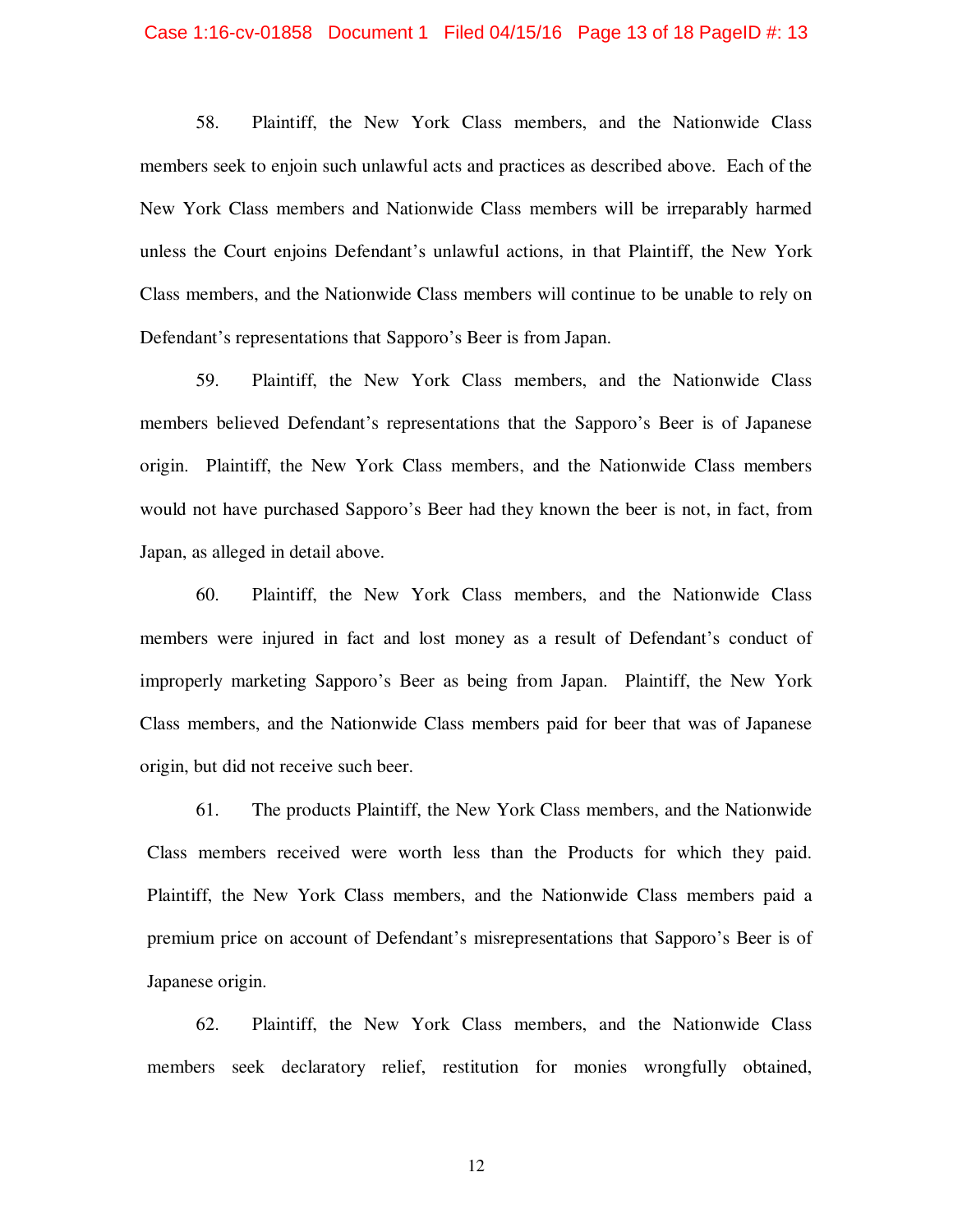#### Case 1:16-cv-01858 Document 1 Filed 04/15/16 Page 14 of 18 PageID #: 14

disgorgement of ill-gotten revenues and/or profits, injunctive relief, enjoining Defendant from continuing to disseminate its false and misleading statements, and all other relief allowable under GBL 350.

63. THEREFORE, Plaintiff prays for relief as set forth below.

#### **THIRD CAUSE OF ACTION**

### (**Negligent Misrepresentation– on Behalf of the New York Class and Nationwide Class**)

64. Plaintiff incorporates by reference the allegations set forth above.

65. As discussed above, Defendant represented that Sapporo's Beer is of Japanese origin.

66. At all relevant times Defendant made these representations, Defendant knew or should have known that these representations were false or made them without knowledge of their truth or veracity.

67. At a minimum, Defendant negligently misrepresented and/or negligently omitted material facts about Sapporo's Beer.

68. The negligent misrepresentations and omissions made by Defendant, upon which Plaintiff, the New York Class members, and the Nationwide Class members reasonably and justifiably relied, were intended to induce and actually did induce Plaintiff, the New York Class members, and the Nationwide Class members to purchase Sapporo's Beer.

69. Plaintiff, the New York Class members, and the Nationwide Class members would not have purchased Sapporo's Beer, at the price they did, if they had known the true facts.

70. THEREFORE, Plaintiff prays for relief as set forth below.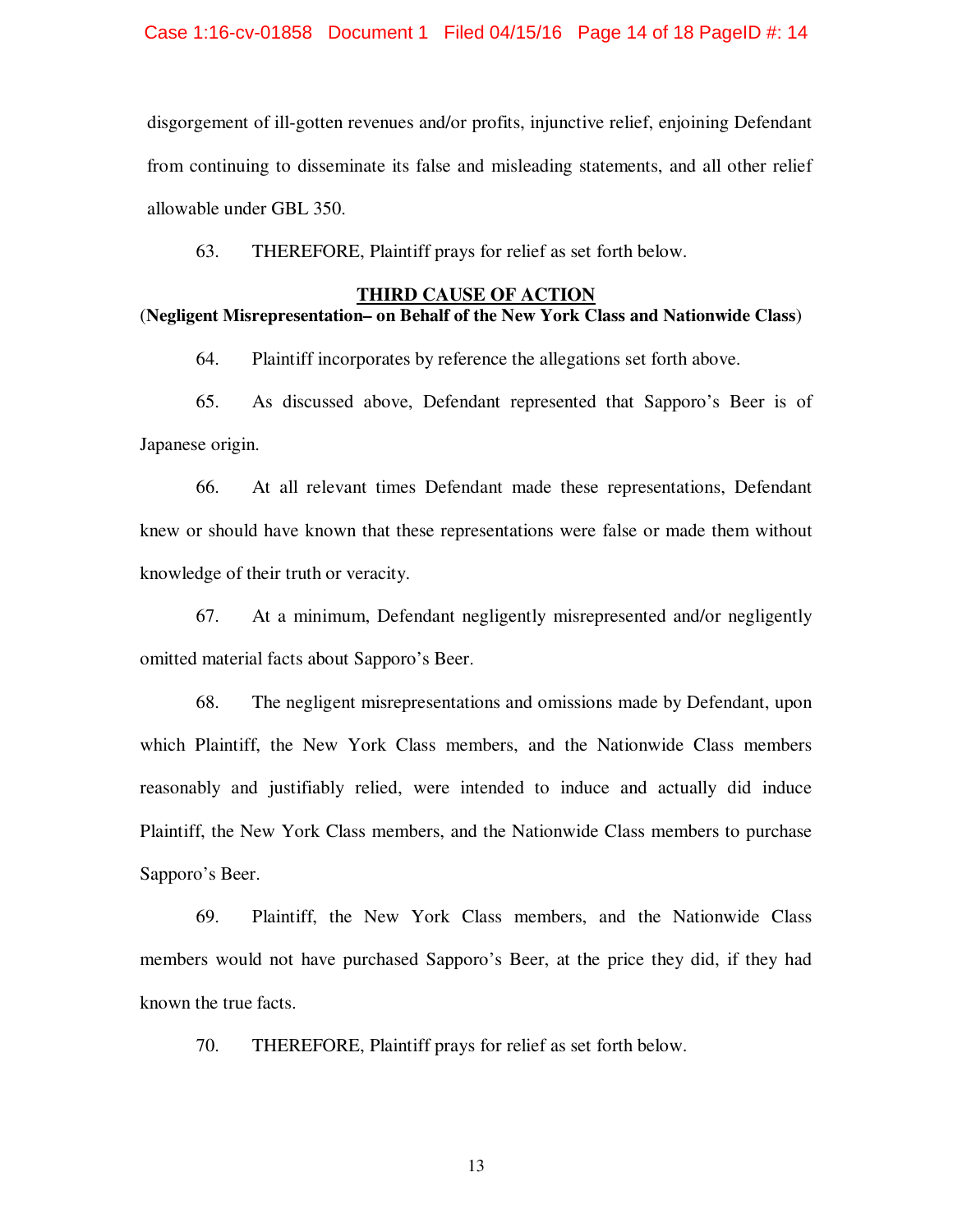### **FOURTH CAUSE OF ACTION (Fraud – on Behalf of the New York Class and Nationwide Class)**

71. Plaintiff incorporates by reference the allegations set forth above.

72. As discussed above, Defendant provided Plaintiff, the New York Class members, and the Nationwide Class members with false or misleading material information and failed to disclose material facts about Sapporo's Beer, including, but not limited to the claims regarding the country of origin of Sapporo's Beer. These misrepresentations and omissions were made with knowledge of their falsehood.

73. The misrepresentations and omissions made by Defendant, upon which Plaintiff, the New York Class members, and the Nationwide Class members reasonably and justifiably relied, were intended to induce and actually did induce Plaintiff, the New York Class members, and the Nationwide Class members to purchase the Products.

74. The fraudulent actions of Defendant caused damage to Plaintiff, the New York Class members, and the Nationwide Class members, who are entitled to damages and other legal and equitable relief as a result.

75. THEREFORE, Plaintiff prays for relief as set forth below.

# **FIFTH CAUSE OF ACTION (Unjust Enrichment, in the Alternative, - By the Nationwide Class)**

76. Plaintiff incorporates by reference the allegations set forth above.

77. Defendant received from Plaintiff and Class members benefits in the form of inflated profits related to Defendant's misrepresentations of Sapporo's Beer as imported and Japanese, when it is in fact brewed in North America.

78. Defendant implemented procedures to mislead consumers into believing that Sapporo's Beer was imported from Japan, with Japanese ingredients. However, Sapporo's Beer is brewed in North America.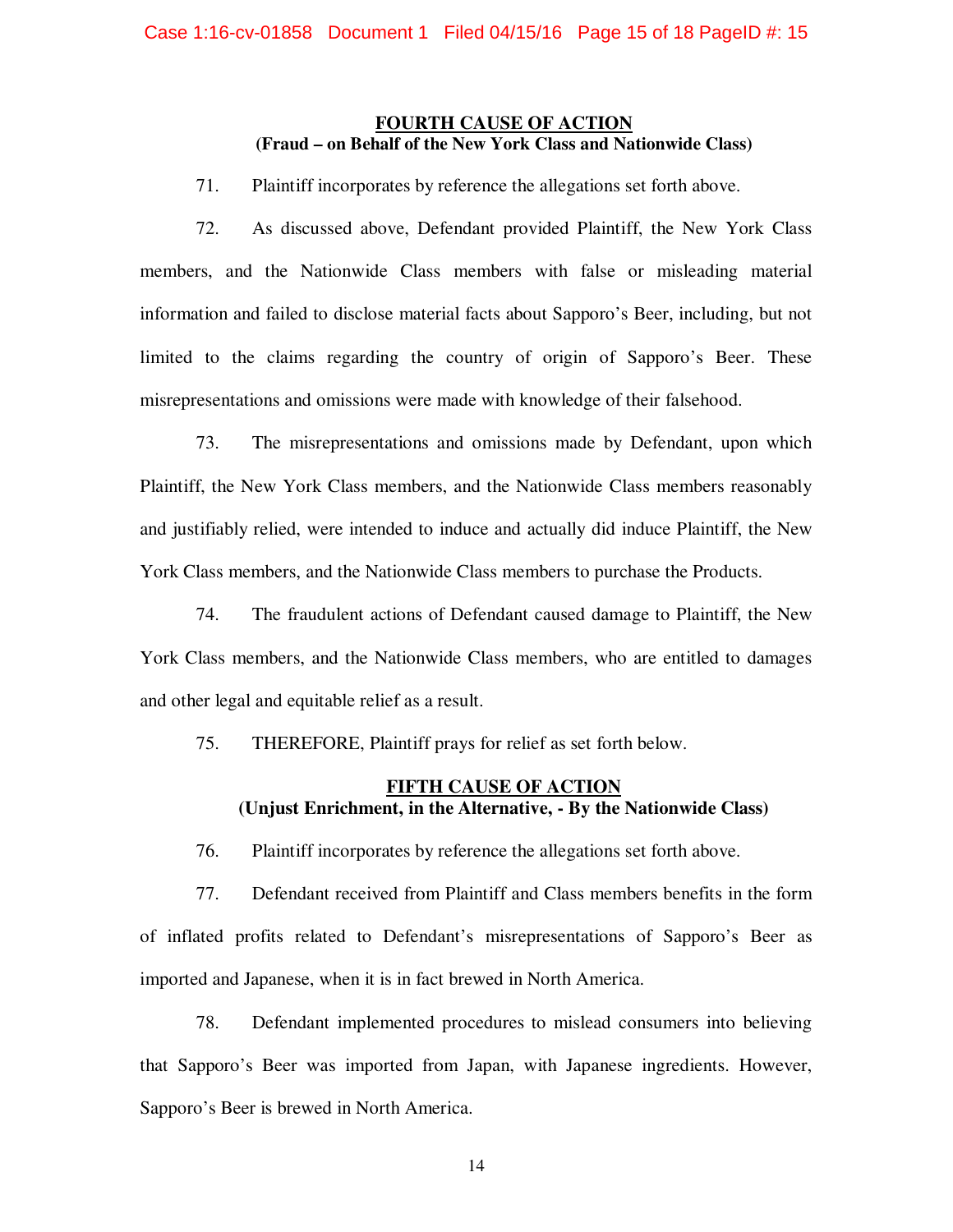#### Case 1:16-cv-01858 Document 1 Filed 04/15/16 Page 16 of 18 PageID #: 16

79. Defendant collected money from Plaintiff and consumers, in excess of what Plaintiff would have paid for beer that was brewed domestically.

80. This money directly benefited Defendant and was taken to the detriment of the consumers. Plaintiff believed he were paying for high quality Japanese ingredients and increased transportation and importation costs, when in reality Defendant was cutting costs and keeping the difference. Therefore, Defendant had the incentive to charge and collect unreasonably inflated prices for the Sapporo's Beer.

81. Further, Defendant received financial benefits in the form of increased profits.

82. As a result, Plaintiff and the Class members have conferred a benefit on Defendant.

83. Defendant had knowledge of this benefit and voluntarily accepted and retained the benefit conferred on them.

84. Defendant will be unjustly enriched if allowed to retain the aforementioned benefits, and each Class member is entitled to recover the amount by which the Defendant was unjustly enriched at his or her expense.

85. THEREFORE, Plaintiff prays for relief as set forth below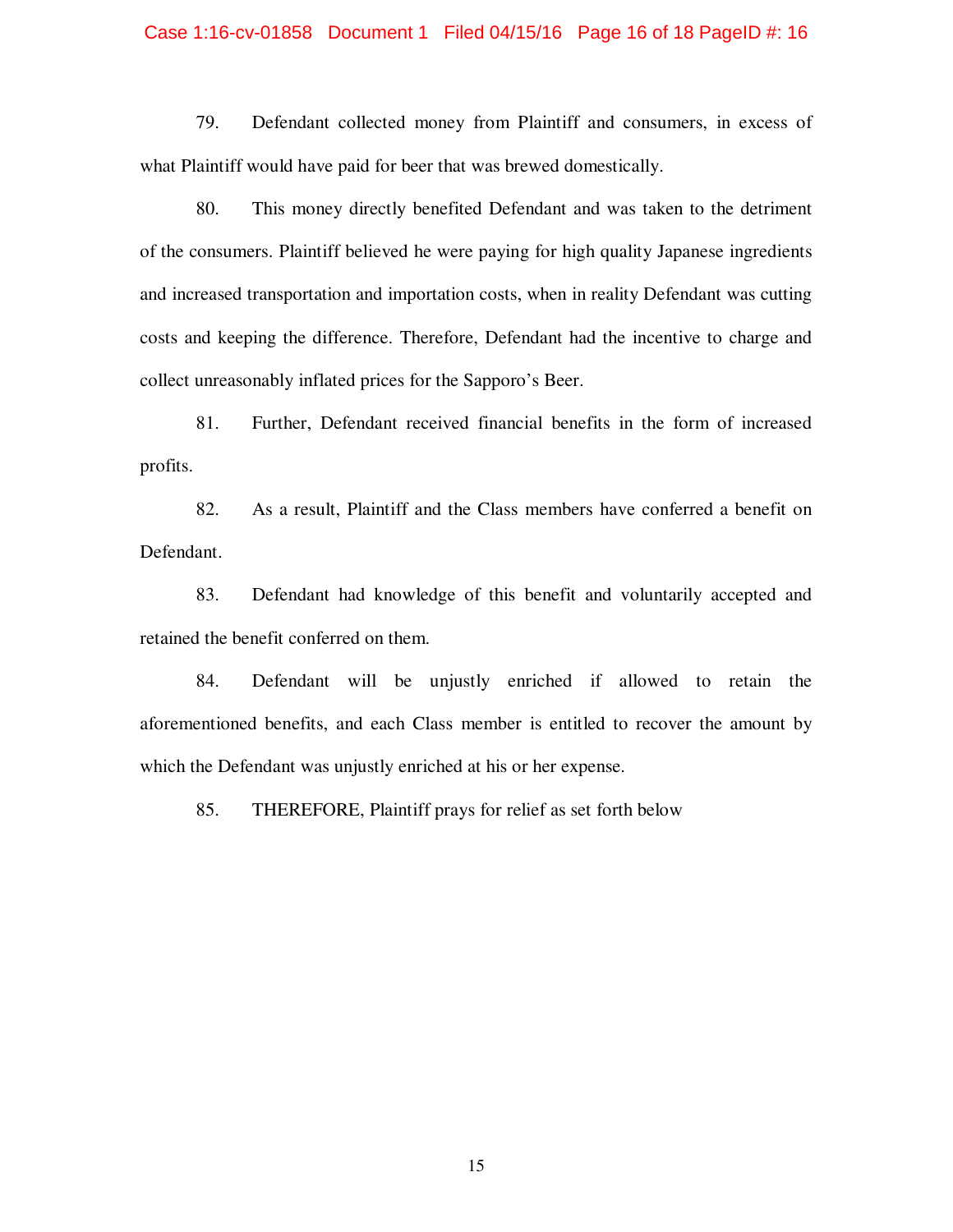Case 1:16-cv-01858 Document 1 Filed 04/15/16 Page 17 of 18 PageID #: 17

# **PRAYER FOR RELIEF**

WHEREFORE, Plaintiff, on behalf of herself and all others similarly situated, prays for judgment against Defendant as follows:

- A. An order enjoining Defendant from continuing the unlawful practices set forth above;
- B. An order requiring Defendant to disgorge and make restitution of all monies Defendant acquired by means of the unlawful practices set forth above;
- C. Statutory and other damages;
- D. Compensatory damages according to proof;
- E. Reasonable attorneys' fees and costs of suit;
- F. Pre-judgment interest; and
- G. Such other relief as the Court deems proper.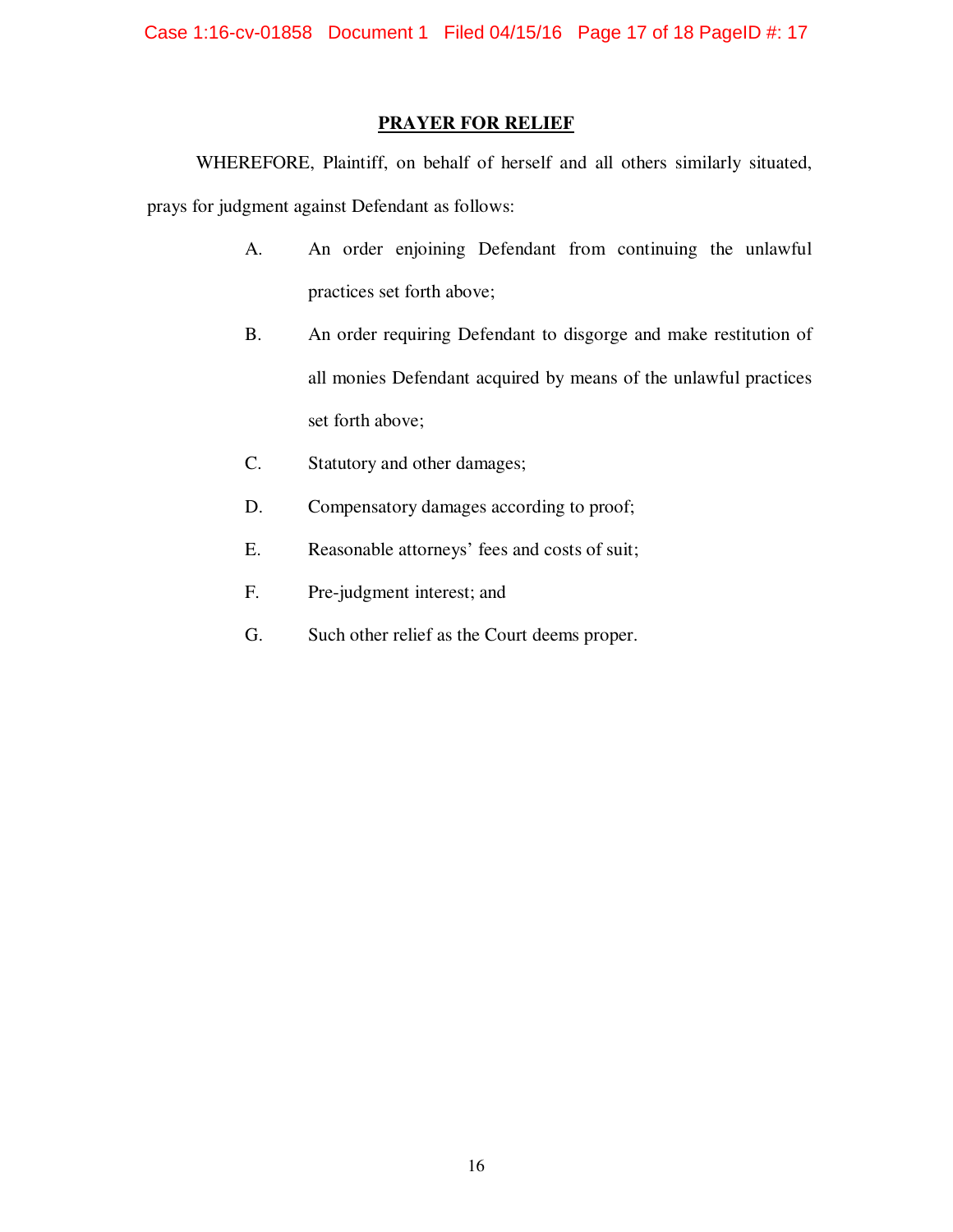Case 1:16-cv-01858 Document 1 Filed 04/15/16 Page 18 of 18 PageID #: 18

# **DEMAND FOR JURY TRIAL**

Plaintiff and the Class members request a jury trial for any and all Counts for which a trial by jury is permitted by law.

Dated: April 15, 2016 By: **REESE LLP** 

*/s/ Michael R. Reese*  Michael R. Reese *mreese@reesellp.com* George V. Granade *ggranade@reesellp.com*   $100$  West  $93<sup>rd</sup>$  Street,  $16<sup>th</sup>$  Floor New York, New York 10001 Telephone: 212-646-0500

-and -

## **HALUNEN LAW**

Clayton Halunen *halunen@halunenlaw.com*  Melissa W. Wolchansky *wolchansky@halunenlaw.com*  Amy E. Boyle *boyle@halunenlaw.com*  1650 IDS Center 80 South Eighth Street Minneapolis, Minnesota 55402 Telephone: (612) 605-4098 Facsimile: (612) 605-4099

*Counsel for Plaintiff and the Proposed Class*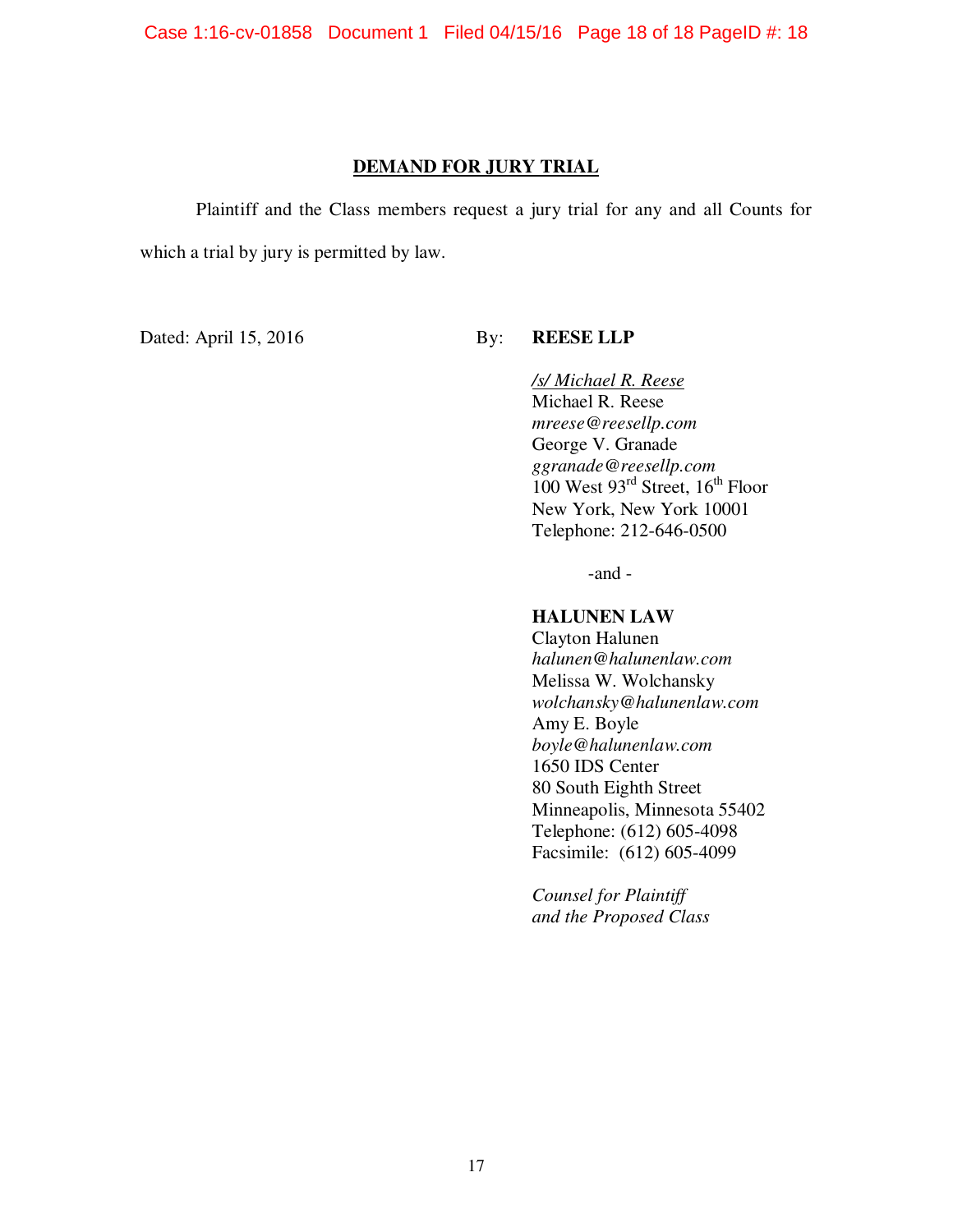#### Case 1:16-cv-01858 Doeunent  $\text{CovER}$ R $\text{CovER}$   $\text{CovER}$ JS 44 (Rev. 11/15)

The JS 44 civil cover sheet and the information contained herein neither replace nor supplement the filing and service of pleadings or other papers as required by law, except as provided by local rules of court. This form,

| I. (a) PLAINTIFFS                                                                                                                                                                                                                                                                                                                                                                                                                                                                                                                                                                                                                                                    |                                                                                                                                                                                                                                                                                                                                                                                                                                                                                                                                                                                                                            |                                                                                                                                                                                                                                                                                                                                                                                                                                                                                                                                                                                                                                                                                                           |                                                                                                                                                                                     | <b>DEFENDANTS</b>                                                                                                                                                                                                                                                                                                                                                                                                                                       |                                                                                                                                                                                                                                                                                                                                                                                                                                                                  |                                                                                                                                                                                                                                                                                                                                                                                                                                                                                                                                                                                                                                                                              |
|----------------------------------------------------------------------------------------------------------------------------------------------------------------------------------------------------------------------------------------------------------------------------------------------------------------------------------------------------------------------------------------------------------------------------------------------------------------------------------------------------------------------------------------------------------------------------------------------------------------------------------------------------------------------|----------------------------------------------------------------------------------------------------------------------------------------------------------------------------------------------------------------------------------------------------------------------------------------------------------------------------------------------------------------------------------------------------------------------------------------------------------------------------------------------------------------------------------------------------------------------------------------------------------------------------|-----------------------------------------------------------------------------------------------------------------------------------------------------------------------------------------------------------------------------------------------------------------------------------------------------------------------------------------------------------------------------------------------------------------------------------------------------------------------------------------------------------------------------------------------------------------------------------------------------------------------------------------------------------------------------------------------------------|-------------------------------------------------------------------------------------------------------------------------------------------------------------------------------------|---------------------------------------------------------------------------------------------------------------------------------------------------------------------------------------------------------------------------------------------------------------------------------------------------------------------------------------------------------------------------------------------------------------------------------------------------------|------------------------------------------------------------------------------------------------------------------------------------------------------------------------------------------------------------------------------------------------------------------------------------------------------------------------------------------------------------------------------------------------------------------------------------------------------------------|------------------------------------------------------------------------------------------------------------------------------------------------------------------------------------------------------------------------------------------------------------------------------------------------------------------------------------------------------------------------------------------------------------------------------------------------------------------------------------------------------------------------------------------------------------------------------------------------------------------------------------------------------------------------------|
| Antonia Bowring                                                                                                                                                                                                                                                                                                                                                                                                                                                                                                                                                                                                                                                      |                                                                                                                                                                                                                                                                                                                                                                                                                                                                                                                                                                                                                            |                                                                                                                                                                                                                                                                                                                                                                                                                                                                                                                                                                                                                                                                                                           | Sapporo U.S.A. Inc.                                                                                                                                                                 |                                                                                                                                                                                                                                                                                                                                                                                                                                                         |                                                                                                                                                                                                                                                                                                                                                                                                                                                                  |                                                                                                                                                                                                                                                                                                                                                                                                                                                                                                                                                                                                                                                                              |
| New York<br>(b) County of Residence of First Listed Plaintiff<br>(EXCEPT IN U.S. PLAINTIFF CASES)                                                                                                                                                                                                                                                                                                                                                                                                                                                                                                                                                                    |                                                                                                                                                                                                                                                                                                                                                                                                                                                                                                                                                                                                                            |                                                                                                                                                                                                                                                                                                                                                                                                                                                                                                                                                                                                                                                                                                           | New York<br>County of Residence of First Listed Defendant<br>(IN U.S. PLAINTIFF CASES ONLY)<br>IN LAND CONDEMNATION CASES, USE THE LOCATION OF THE TRACT OF LAND INVOLVED.<br>NOTE: |                                                                                                                                                                                                                                                                                                                                                                                                                                                         |                                                                                                                                                                                                                                                                                                                                                                                                                                                                  |                                                                                                                                                                                                                                                                                                                                                                                                                                                                                                                                                                                                                                                                              |
| Michael R. Reese Wame, Address, and Telephone Number)<br><b>REESE LLP</b><br>100 West 93rd Street, 16th Floor New York, New York 10025                                                                                                                                                                                                                                                                                                                                                                                                                                                                                                                               | $(212)$ 643-0500                                                                                                                                                                                                                                                                                                                                                                                                                                                                                                                                                                                                           |                                                                                                                                                                                                                                                                                                                                                                                                                                                                                                                                                                                                                                                                                                           |                                                                                                                                                                                     | Attorneys (If Known)                                                                                                                                                                                                                                                                                                                                                                                                                                    |                                                                                                                                                                                                                                                                                                                                                                                                                                                                  |                                                                                                                                                                                                                                                                                                                                                                                                                                                                                                                                                                                                                                                                              |
| <b>II. BASIS OF JURISDICTION</b> (Place an "X" in One Box Only)                                                                                                                                                                                                                                                                                                                                                                                                                                                                                                                                                                                                      |                                                                                                                                                                                                                                                                                                                                                                                                                                                                                                                                                                                                                            |                                                                                                                                                                                                                                                                                                                                                                                                                                                                                                                                                                                                                                                                                                           |                                                                                                                                                                                     |                                                                                                                                                                                                                                                                                                                                                                                                                                                         |                                                                                                                                                                                                                                                                                                                                                                                                                                                                  | <b>III. CITIZENSHIP OF PRINCIPAL PARTIES</b> (Place an "X" in One Box for Plaintiff                                                                                                                                                                                                                                                                                                                                                                                                                                                                                                                                                                                          |
| $\Box$ 1 U.S. Government<br>Plaintiff                                                                                                                                                                                                                                                                                                                                                                                                                                                                                                                                                                                                                                | <b>13</b> Federal Question<br>(U.S. Government Not a Party)                                                                                                                                                                                                                                                                                                                                                                                                                                                                                                                                                                |                                                                                                                                                                                                                                                                                                                                                                                                                                                                                                                                                                                                                                                                                                           |                                                                                                                                                                                     | (For Diversity Cases Only)<br>PTF<br>Citizen of This State<br>71                                                                                                                                                                                                                                                                                                                                                                                        | DEF<br>$\mathbf{x}$ <sub>1</sub><br>Incorporated or Principal Place<br>of Business In This State                                                                                                                                                                                                                                                                                                                                                                 | and One Box for Defendant)<br>PTF<br>DEF<br>$\Box$ 4<br>$\Box$ 4                                                                                                                                                                                                                                                                                                                                                                                                                                                                                                                                                                                                             |
| $\Box$ 2 U.S. Government<br>Defendant                                                                                                                                                                                                                                                                                                                                                                                                                                                                                                                                                                                                                                | $\Box$ 4 Diversity                                                                                                                                                                                                                                                                                                                                                                                                                                                                                                                                                                                                         | (Indicate Citizenship of Parties in Item III)                                                                                                                                                                                                                                                                                                                                                                                                                                                                                                                                                                                                                                                             |                                                                                                                                                                                     | Citizen of Another State                                                                                                                                                                                                                                                                                                                                                                                                                                | $\mathbf{x}_2$<br>$\Box$ 2 Incorporated <i>and</i> Principal Place                                                                                                                                                                                                                                                                                                                                                                                               | 75<br>$\Box$ 5<br>of Business In Another State                                                                                                                                                                                                                                                                                                                                                                                                                                                                                                                                                                                                                               |
|                                                                                                                                                                                                                                                                                                                                                                                                                                                                                                                                                                                                                                                                      |                                                                                                                                                                                                                                                                                                                                                                                                                                                                                                                                                                                                                            |                                                                                                                                                                                                                                                                                                                                                                                                                                                                                                                                                                                                                                                                                                           |                                                                                                                                                                                     | Citizen or Subject of a<br>Foreign Country                                                                                                                                                                                                                                                                                                                                                                                                              | 3 Foreign Nation<br>$\sqsupset$ 3                                                                                                                                                                                                                                                                                                                                                                                                                                | $\Box$ 6<br>$\Box$ 6                                                                                                                                                                                                                                                                                                                                                                                                                                                                                                                                                                                                                                                         |
| <b>IV. NATURE OF SUIT</b> (Place an "X" in One Box Only)                                                                                                                                                                                                                                                                                                                                                                                                                                                                                                                                                                                                             |                                                                                                                                                                                                                                                                                                                                                                                                                                                                                                                                                                                                                            |                                                                                                                                                                                                                                                                                                                                                                                                                                                                                                                                                                                                                                                                                                           |                                                                                                                                                                                     |                                                                                                                                                                                                                                                                                                                                                                                                                                                         |                                                                                                                                                                                                                                                                                                                                                                                                                                                                  |                                                                                                                                                                                                                                                                                                                                                                                                                                                                                                                                                                                                                                                                              |
| <b>CONTRACT</b><br>$\Box$ 110 Insurance<br>$\Box$ 120 Marine<br>$\square$ 130 Miller Act<br>$\Box$ 140 Negotiable Instrument<br>$\Box$ 150 Recovery of Overpayment<br>& Enforcement of Judgment<br>□ 151 Medicare Act<br>$\Box$ 152 Recovery of Defaulted<br>Student Loans<br>(Excludes Veterans)<br>□ 153 Recovery of Overpayment<br>of Veteran's Benefits<br>□ 160 Stockholders' Suits<br>□ 190 Other Contract<br>□ 195 Contract Product Liability<br>$\Box$ 196 Franchise<br><b>REAL PROPERTY</b><br>210 Land Condemnation<br>220 Foreclosure<br>□ 230 Rent Lease & Ejectment<br>□ 240 Torts to Land<br>245 Tort Product Liability<br>290 All Other Real Property | PERSONAL INJURY<br>$\Box$ 310 Airplane<br>□ 315 Airplane Product<br>Liability<br>$\Box$ 320 Assault, Libel &<br>Slander<br>□ 330 Federal Employers'<br>Liability<br>340 Marine<br>□ 345 Marine Product<br>Liability<br>□ 350 Motor Vehicle<br>355 Motor Vehicle<br>Product Liability<br>□ 360 Other Personal<br>Injury<br>□ 362 Personal Injury -<br>Medical Malpractice<br><b>CIVIL RIGHTS</b><br>□ 440 Other Civil Rights<br>$\Box$ 441 Voting<br>$\Box$ 442 Employment<br>1443 Housing/<br>Accommodations<br>$\Box$ 445 Amer. w/Disabilities -<br>Employment<br>□ 446 Amer. w/Disabilities -<br>Other<br>1448 Education | <b>TORTS</b><br>PERSONAL INJURY<br>$\Box$ 365 Personal Injury -<br>Product Liability<br>367 Health Care/<br>Pharmaceutical<br>Personal Injury<br>Product Liability<br>□ 368 Asbestos Personal<br>Injury Product<br>Liability<br>PERSONAL PROPERTY<br>370 Other Fraud<br>$\Box$ 371 Truth in Lending<br>380 Other Personal<br>Property Damage<br>385 Property Damage<br>Product Liability<br><b>PRISONER PETITIONS</b><br><b>Habeas Corpus:</b><br>1 463 Alien Detainee<br>□ 510 Motions to Vacate<br>Sentence<br>□ 530 General<br>$\Box$ 535 Death Penalty<br>Other:<br>□ 540 Mandamus & Other<br>$\Box$ 550 Civil Rights<br>555 Prison Condition<br>560 Civil Detainee -<br>Conditions of<br>Confinement |                                                                                                                                                                                     | <b>FORFEITURE/PENALTY</b><br>5 625 Drug Related Seizure<br>of Property 21 USC 881<br>$\Box$ 690 Other<br><b>LABOR</b><br>コ 710 Fair Labor Standards<br>Act<br>720 Labor/Management<br>Relations<br>740 Railway Labor Act<br>751 Family and Medical<br>Leave Act<br>□ 790 Other Labor Litigation<br>□ 791 Employee Retirement<br>Income Security Act<br><b>IMMIGRATION</b><br>1462 Naturalization Application<br>$\Box$ 465 Other Immigration<br>Actions | <b>BANKRUPTCY</b><br>1 422 Appeal 28 USC 158<br>$\Box$ 423 Withdrawal<br>28 USC 157<br><b>PROPERTY RIGHTS</b><br>□ 820 Copyrights<br>□ 830 Patent<br>□ 840 Trademark<br><b>SOCIAL SECURITY</b><br>$\Box$ 861 HIA (1395ff)<br>□ 862 Black Lung (923)<br>$\Box$ 863 DIWC/DIWW (405(g))<br>$\Box$ 864 SSID Title XVI<br>$\Box$ 865 RSI (405(g))<br><b>FEDERAL TAX SUITS</b><br>□ 870 Taxes (U.S. Plaintiff<br>or Defendant)<br>□ 871 IRS-Third Party<br>26 USC 7609 | <b>OTHER STATUTES</b><br>□ 375 False Claims Act<br>376 Qui Tam (31 USC<br>3729(a)<br>$\Box$ 400 State Reapportionment<br>$\Box$ 410 Antitrust<br>1 430 Banks and Banking<br>□ 450 Commerce<br>$\Box$ 460 Deportation<br>470 Racketeer Influenced and<br>Corrupt Organizations<br>□ 480 Consumer Credit<br>□ 490 Cable/Sat TV<br>□ 850 Securities/Commodities/<br>Exchange<br>区 890 Other Statutory Actions<br>□ 891 Agricultural Acts<br>□ 893 Environmental Matters<br>□ 895 Freedom of Information<br>Act<br>□ 896 Arbitration<br>□ 899 Administrative Procedure<br>Act/Review or Appeal of<br>Agency Decision<br>$\Box$ 950 Constitutionality of<br><b>State Statutes</b> |
| V. ORIGIN (Place an "X" in One Box Only)<br>$\mathbf{X}$ 1 Original<br>Proceeding                                                                                                                                                                                                                                                                                                                                                                                                                                                                                                                                                                                    | $\square$ 2 Removed from<br>$\Box$ 3<br>State Court                                                                                                                                                                                                                                                                                                                                                                                                                                                                                                                                                                        | Remanded from<br>Appellate Court                                                                                                                                                                                                                                                                                                                                                                                                                                                                                                                                                                                                                                                                          | $\Box$ 4 Reinstated or<br>Reopened                                                                                                                                                  | □ 5 Transferred from<br>(specifi)                                                                                                                                                                                                                                                                                                                                                                                                                       | <b>1</b> 6 Multidistrict<br><b>Another District</b><br>Litigation                                                                                                                                                                                                                                                                                                                                                                                                |                                                                                                                                                                                                                                                                                                                                                                                                                                                                                                                                                                                                                                                                              |
| VI. CAUSE OF ACTION                                                                                                                                                                                                                                                                                                                                                                                                                                                                                                                                                                                                                                                  | Brief description of cause:                                                                                                                                                                                                                                                                                                                                                                                                                                                                                                                                                                                                | misleading representations regarding origin of product                                                                                                                                                                                                                                                                                                                                                                                                                                                                                                                                                                                                                                                    |                                                                                                                                                                                     | Cite the U.S. Civil Statute under which you are filing ( <i>Do not cite jurisdictional statutes unless diversity</i> ):<br>28 U.S.C. 1332                                                                                                                                                                                                                                                                                                               |                                                                                                                                                                                                                                                                                                                                                                                                                                                                  |                                                                                                                                                                                                                                                                                                                                                                                                                                                                                                                                                                                                                                                                              |
| VII. REQUESTED IN<br><b>COMPLAINT:</b>                                                                                                                                                                                                                                                                                                                                                                                                                                                                                                                                                                                                                               | UNDER RULE 23, F.R.Cv.P.                                                                                                                                                                                                                                                                                                                                                                                                                                                                                                                                                                                                   | <b>3</b> CHECK IF THIS IS A CLASS ACTION                                                                                                                                                                                                                                                                                                                                                                                                                                                                                                                                                                                                                                                                  |                                                                                                                                                                                     | <b>DEMAND \$</b><br>5,000,000,00                                                                                                                                                                                                                                                                                                                                                                                                                        | <b>JURY DEMAND:</b>                                                                                                                                                                                                                                                                                                                                                                                                                                              | CHECK YES only if demanded in complaint:<br>$\mathbf{X}$ Yes<br>$\Box$ No                                                                                                                                                                                                                                                                                                                                                                                                                                                                                                                                                                                                    |
| VIII. RELATED CASE(S)<br>IF ANY                                                                                                                                                                                                                                                                                                                                                                                                                                                                                                                                                                                                                                      | (See instructions):                                                                                                                                                                                                                                                                                                                                                                                                                                                                                                                                                                                                        | <b>JUDGE</b>                                                                                                                                                                                                                                                                                                                                                                                                                                                                                                                                                                                                                                                                                              |                                                                                                                                                                                     |                                                                                                                                                                                                                                                                                                                                                                                                                                                         | DOCKET NUMBER                                                                                                                                                                                                                                                                                                                                                                                                                                                    |                                                                                                                                                                                                                                                                                                                                                                                                                                                                                                                                                                                                                                                                              |
| DATE<br>04/14/2016<br><b>FOR OFFICE USE ONLY</b>                                                                                                                                                                                                                                                                                                                                                                                                                                                                                                                                                                                                                     |                                                                                                                                                                                                                                                                                                                                                                                                                                                                                                                                                                                                                            | SIGNATURE OF ATTORNEY OF RECORD<br>/s/ Michael R. Reese                                                                                                                                                                                                                                                                                                                                                                                                                                                                                                                                                                                                                                                   |                                                                                                                                                                                     |                                                                                                                                                                                                                                                                                                                                                                                                                                                         |                                                                                                                                                                                                                                                                                                                                                                                                                                                                  |                                                                                                                                                                                                                                                                                                                                                                                                                                                                                                                                                                                                                                                                              |
| <b>RECEIPT#</b>                                                                                                                                                                                                                                                                                                                                                                                                                                                                                                                                                                                                                                                      | <b>AMOUNT</b>                                                                                                                                                                                                                                                                                                                                                                                                                                                                                                                                                                                                              | <b>APPLYING IFP</b>                                                                                                                                                                                                                                                                                                                                                                                                                                                                                                                                                                                                                                                                                       |                                                                                                                                                                                     | <b>JUDGE</b>                                                                                                                                                                                                                                                                                                                                                                                                                                            | MAG. JUDGE                                                                                                                                                                                                                                                                                                                                                                                                                                                       |                                                                                                                                                                                                                                                                                                                                                                                                                                                                                                                                                                                                                                                                              |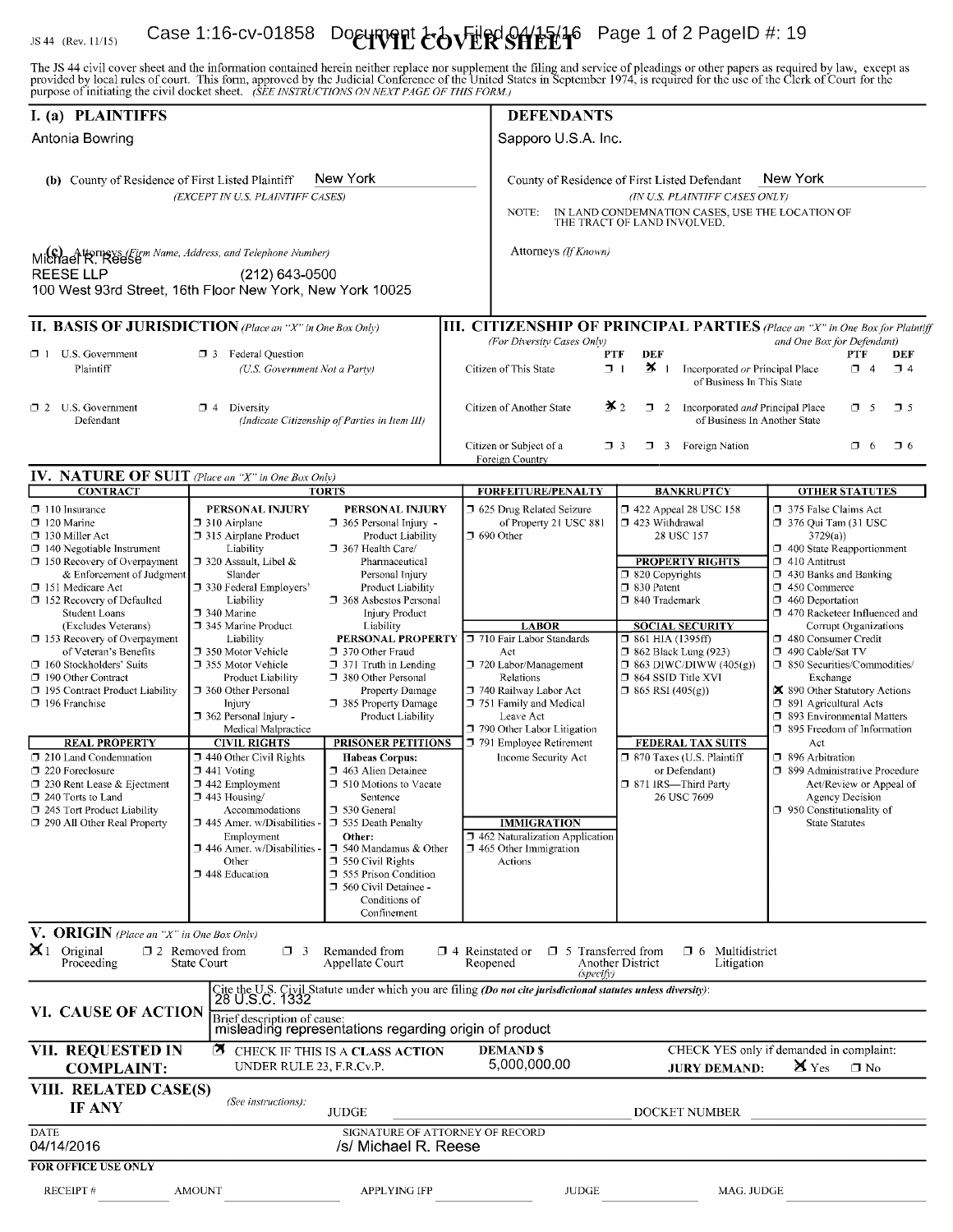# Case 1:16-cv-01858 Document 1-1 Filed 04/15/16 Page 2 of 2 PageID #: 20 CERTIFICATION OF ARBITRATION ELIGIBILITY

Local Arbitration Rule 83.10 provides that with certain exceptions, actions seeking money damages only in an amount not in excess of \$150,000, exclusive of interest and costs, are eligible for compulsory arbitration. The amount of damages is presumed to be below the threshold amount unless <sup>a</sup> certification to the contrary is filed.

I, Michael R. Reese, counsel for plaintiff, do hereby certify that the above captioned civil action is ineligible for compulsory arbitration for the following reason(s):

- 区 monetary damages sought are in excess of \$150,000, exclusive of interest and costs,
- 冈 the complaint seeks injunctive relief,
- $\Box$  the matter is otherwise ineligible for the following reason

# DISCLOSURE STATEMENT - FEDERAL RULES CIVIL PROCEDURE 7.1

Identify any parent corporation and any publicly held corporation that owns 10% or more or its stocks:

# Sapporo U.S.A. Inc.

# RELATED CASE STATEMENT (Section VIII on the Front of this Form)

Please list all cases that are arguably related pursuant to Division of Business Rule 50.3.1 in Section VIII on the front of this form. Rule 50.3.1 (a) provides that "A civil case is "related" to another civil case for purposes of this guideline when, because ofthe similarity offacts and legal issues or because the cases arise from the same transactions or events, a substantial saving of judicial resources is likely to result from assigning both cases to the same judge and magistrate judge." Rule 50.3.1 (b) provides that "A civil case shall not be deemed "related" to another civil case merely because the civil case: (A) involves identical legal issues, or (B) involves the same parties." Rule 50.3.1 (c) further provides that "Presumptively, and subject to the power of <sup>a</sup> judge to determine otherwise pursuant to paragraph (d), civil cases shall not be deemed to be "related" unless both cases are still pending before the court."

#### NY-E DIVISION OF BUSINESS RULE 50.1(d)(2)

- 1.) Is the civil action being filed in the Eastern District removed from <sup>a</sup> New York State Court located in Nassau or Suffolk County: No
- 2.) Ifyou answered "no" above: a) Did the events or omissions giving rise to the claim or claims, or <sup>a</sup> substantial part thereof, occur in Nassau or Suffolk County?<sup>no</sup>

b) Did the events or omissions giving rise to the claim or claims, or <sup>a</sup> substantial part thereof, occur in the Eastern District? yes

If your answer to question 2 (b) is "No," does the defendant (or a majority of the defendants, if there is more than one) reside in Nassau or Suffolk County, or, in an interpleader action, does the claimant (or a majority of the claimants, if there is more than one) reside in Nassau or Suffolk County?

(Note: A corporation shall be considered <sup>a</sup> resident of the County in which it has the most significant contacts).

### BAR ADMISSION

I am currently admitted in the Eastern District of New York and currently a member in good standing of the bar of this court.<br>No  $\times$  Yes  $\Box$  No

Are you currently the subject of any disciplinary action (s) in this or any other state or federal court?<br>  $\Box$  Yes (If yes, please explain)  $\Box$  No  $($ If yes, please explain $)$ 

I certify the accuracy of all information provided above.

Signature: /s/ Michael R. Reese